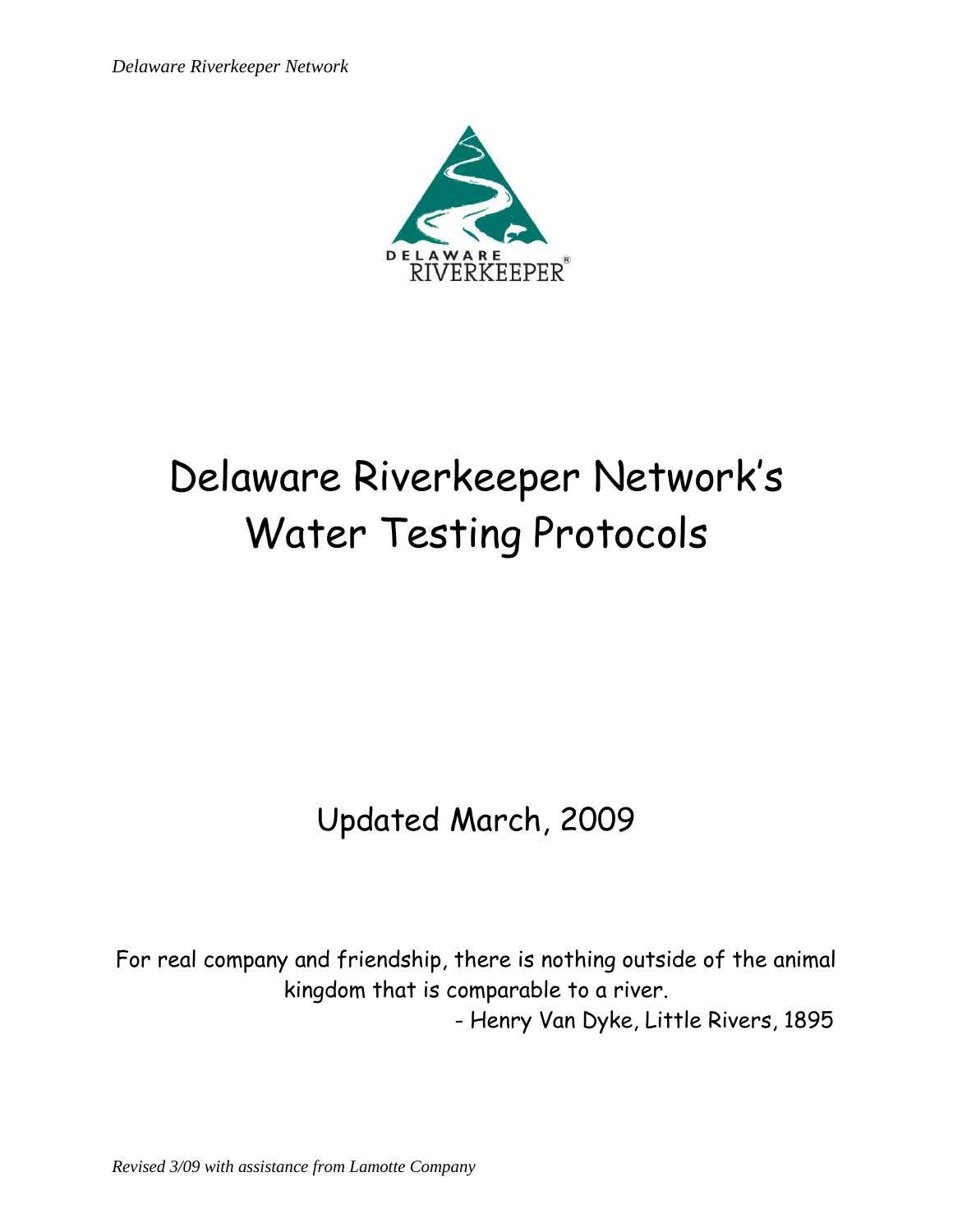# **ROLE OF RIVER WATCH**

The Delaware Riverkeeper Network (DRN) Monitoring Program, initiated in 1991, empowers local citizens by training them to be educated water quality monitors. Our monitors serve as a front-line of protection to streams in the Delaware Watershed that federal, state, and local agencies lack the resources to monitor. DRN has trained over 3,000 volunteers in water quality testing procedures. The majority of volunteer monitors collect data on dissolved oxygen, pH, nitrate, orthophosphate, temperature and physical parameters including riffle embededness and consolidation.

The goal of River Watch is to empower citizens with basic knowledge of water chemistry and parameters that affect their local streams. This knowledge and involvement gives citizens increased tools and credibility when speaking for their local streams during the decision-making process. Data collected by volunteer monitors is entered into a Delaware Watershed-wide database maintained by DRN and is used to advocate for better protection and restoration of the river and its tributary streams.

DRN's reputation of having a well-known and reliable Monitoring Program has earned it several unique partnerships. DRN's Monitoring Program is a service provider of the Consortium for Scientific Assistance to Watersheds (C-SAW). This state-wide partnership with others including USGS, Alliance for Aquatic Resource Monitoring, Stroud Water Research Center, Wilkes University, and EPCAMR is available to assist local watershed groups, municipalities and other water-based entities in Pennsylvania with a wide array of technical services. We are also part of New Jersey's Water Watch Advisory Council developed in 2003 and have been a partner with PA DEP's Citizens Volunteer Monitoring Program since 1999. In these roles, we have helped develop training workshops for volunteer monitors, make strides to improve the use and reliability of volunteer data through study design and standardization, and raise awareness of the power and necessity of volunteer-collected data.

# **Quality Assurance and Quality Control Measures**

DRN has an agency-approved Quality Assurance and Quality Control Plan which is available for review upon request. To better validate our volunteer monitoring data, the measures listed below are followed with specific projects:

o All new volunteer monitors are required to attend a three-hour training session to review protocols and techniques.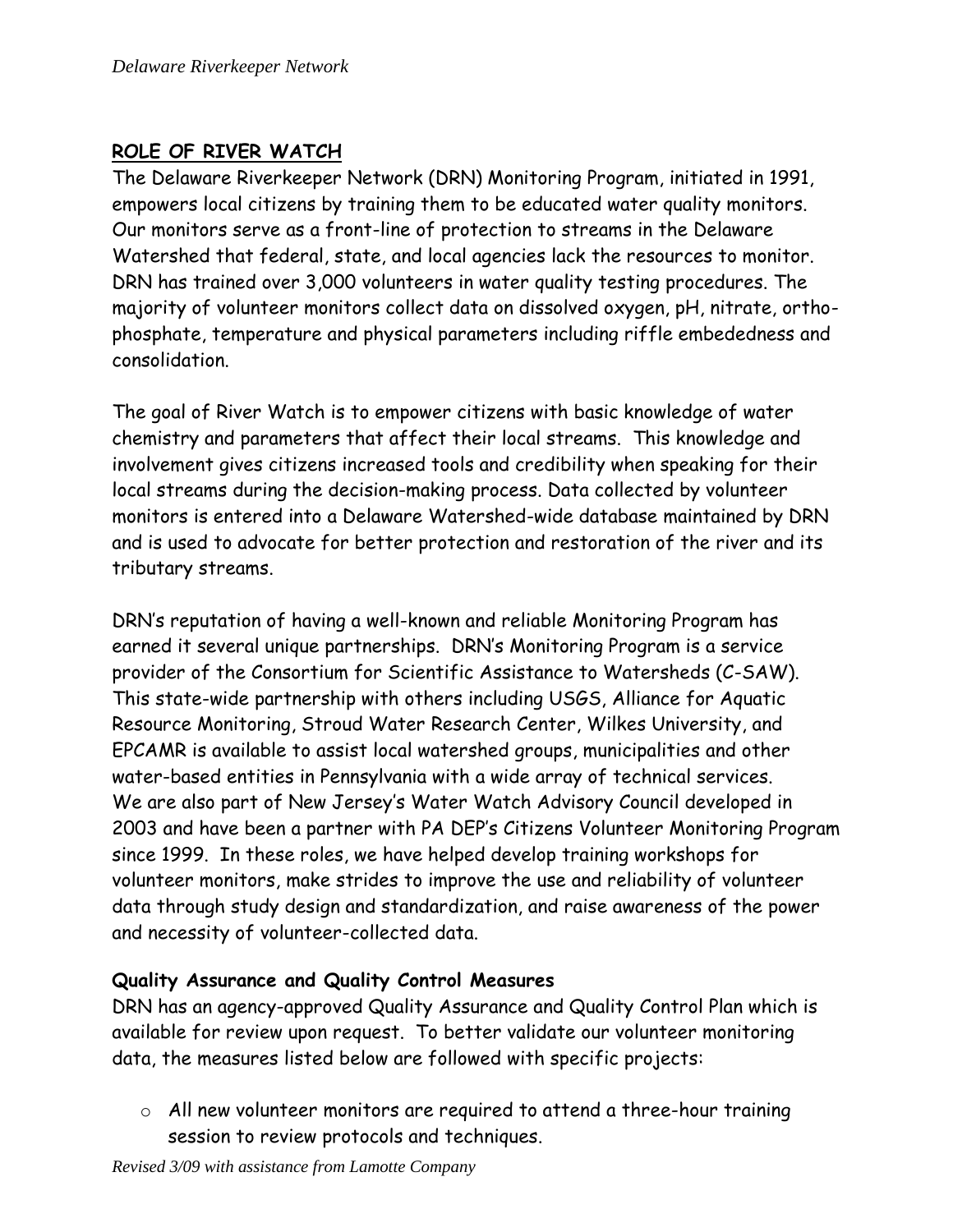- o River Mentor Network DRN has a regional River Mentor Network made up of reliable volunteer monitors who have been certified to understand and teach monitoring protocols to new volunteers entering the program. These River Mentors are also available to further assist new volunteers on a oneon-one basis.
- o All active volunteer monitors who utilize our database, are required to attend annual QA/QC Sessions, which use split sampling and/or blind samples to text monitors' accuracy and techniques. At these sessions, datasheets are reviewed and monitoring issues are also discussed.
- o Expired chemical reagents are disposed of and kit inspections are also performed regularly. New reagents are provided to the volunteer monitors if needed.
- o Standardized step-by-step protocols, approved by kit manufacturers and tested by our volunteer monitors for usability, are provided to each volunteer monitor
- o A set of standardized datasheets are provided to each volunteer monitor for data recording
- o Data is sent to the DRN office, reviewed for completeness and accuracy by the DRN, and entered into a centralized database.

# **Kit Specifications and Equipment**

The majority of volunteers use test kits manufactured by Lamotte Company. Below is a table outlining some of the kits that are used:

| <b>Parameter</b>           | <b>Measurement</b><br>Range <sup>'</sup> | Accuracy                  | <b>Manufacturer/Model/Cost</b>              |
|----------------------------|------------------------------------------|---------------------------|---------------------------------------------|
| Temperature                | $0-45$ <sup>o</sup> C                    | $+/- 0.5$<br>$^{\circ}$ C | Lamotte 1066/\$17.50                        |
| pH                         | $3 - 10$                                 | $+/-$ 1.0<br>pH unit      | Lamotte 2117/\$29.95                        |
| pH                         | $0-14$                                   | $+/-0.5$ pH<br>unit       | ColorpHast indicator strips - EMD Chemicals |
| Nitrate-<br>nitrogen       | $0.2 - 1.0$ mg/L                         | $+/- 0.2$<br>mg/L         | Lamotte 3119/\$78.65                        |
| Nitrate-<br>nitrogen       | $0 - 15$ mg/L                            | $+/- 2$<br>mg/L           | Lamotte 3354/\$39.95                        |
| Ortho-<br>phosphate        | $0.2 - 1.0$ mg/L                         | $+/- 0.2$<br>mg/L         | Lamotte 3119/\$78.65                        |
| <b>Dissolved</b><br>oxygen | $0-10$ mg/L                              | $+/- 0.2$<br>mg/L         | Lamotte 5850/\$37.00                        |

Kit ranges can be increased using standardized dilution measures recommended by kit manufacturer

*Revised 3/09 with assistance from Lamotte Company*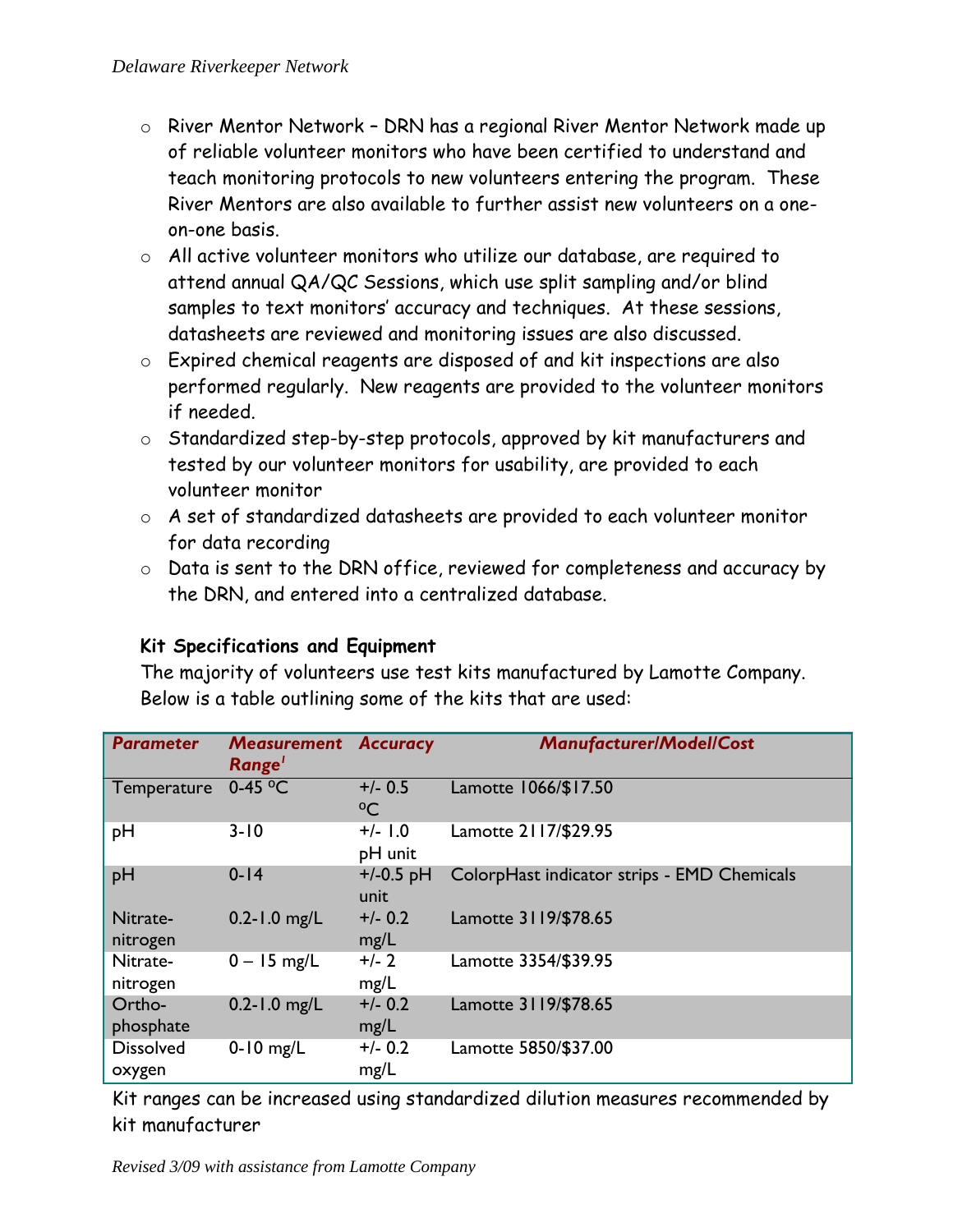#### **BASICS ABOUT DISSOLVED OXYGEN**

Almost all plants and animals, whether living on land or in water, require oxygen for their survival. In water, oxygen is present in a dissolved form and is measured as the oxygen gas present, in milligrams (mg), per liter (l) of water. Milligrams per liter (mg/l) can also be expressed as parts per million (ppm). Dissolved oxygen (DO) can also be measured as percent saturation which takes into account temperature. Saturation is the maximum level of DO that would be present in the water at a specific temperature, in the absence of other influences.

The amount of oxygen in water is a function of gas transfer from the atmosphere to surface waters. This transfer is assisted by the mixing action of wind, waves, riffles, and other turbulence that facilitates air mixing with water. When present, during the daylight hours, aquatic plants also add a substantial amount of oxygen to the stream via photosynthesis. At night, these same plants dramatically decrease DO resources due to respiration, as they use up oxygen. Since photosynthetic activities of floating and rooted aquatic plants are dependent on light, oxygenproducing processes occur nearer the water surface.

DO has a daily cycle, affected by temperature and photosynthesis. Water's ability to hold DO is decreased under warmer conditions. For example, streams near a cooling water discharge point or in an unshaded section of stream usually have higher temperatures and therefore, lower dissolved oxygen levels. Generally, the lowest DO is likely to occur during the hottest time of the year, at low flows, just before dawn (hottest temperatures and highest respiration of plants). Because the temperature of a stream varies daily, and even hourly, it is important to factor out the effect of temperature when analyzing dissolved oxygen levels in a sample of water. Percent saturation can be used to eliminate this variation due to temperature.

*Revised 3/09 with assistance from Lamotte Company* Increased organic pollution and nutrients (nitrogen and phosphorous) from fertilizers, manure piles, lawn waste dumped in or near streams, leaking septic systems and inadequate sewage treatment facilities indirectly decrease DO by stimulating the growth of algae and aerobic bacteria. When this algae uses up the excess nutrients, it dies, and the bacteria decay process robs the water column of DO. Increased sediment loads and stormwater runoff can also decrease dissolved oxygen. Dams may cause an oxygen deficit in the impoundment as water temperatures increase. When this water is released from the spillway, it may have less oxygen due to increased organic matter (in the form of plant and animal remains) that tends to accumulate in ponds below the surface (often, directly below the spillway, DO levels may be extremely high due to increased turbulence).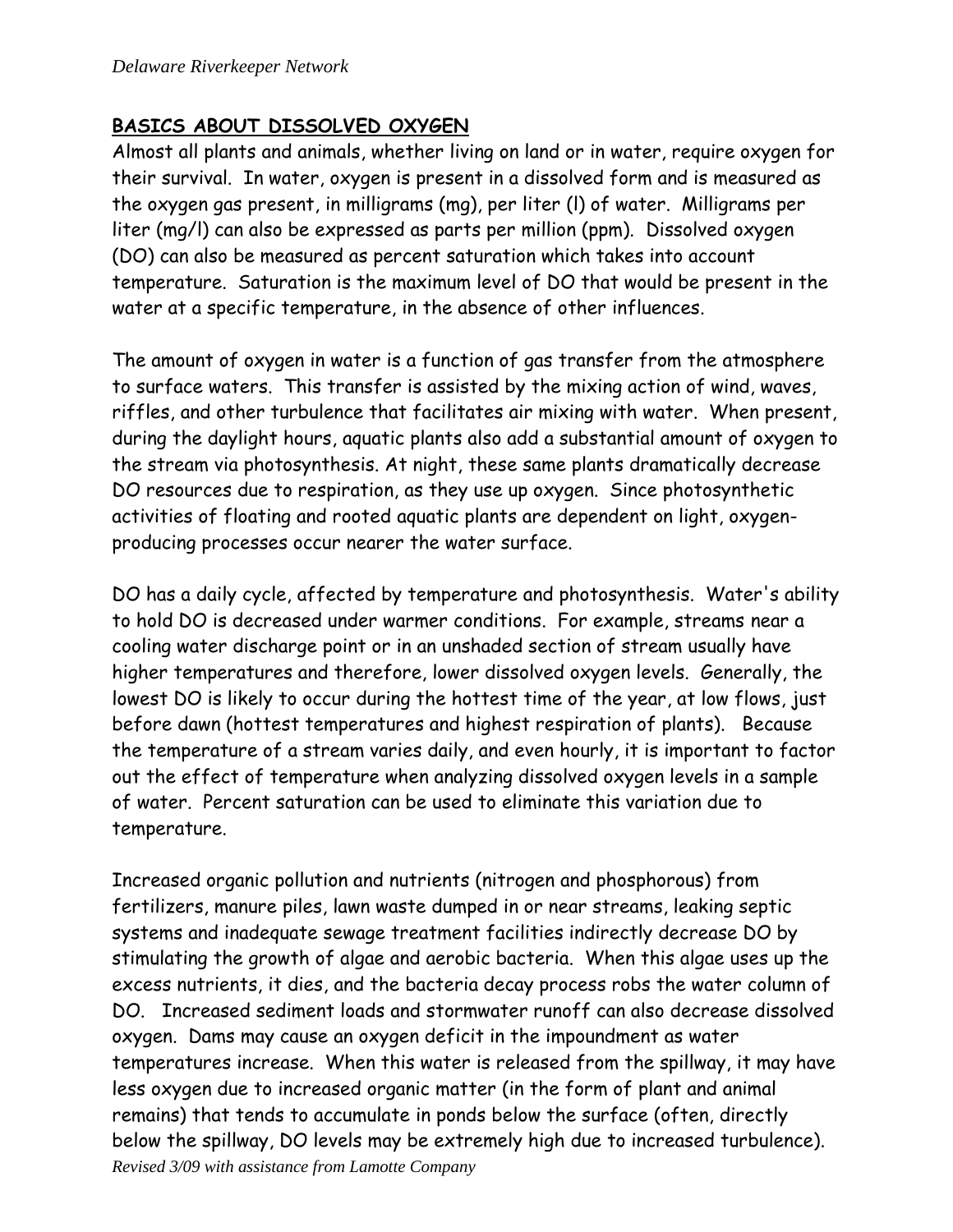Many organisms begin to experience stress as dissolved oxygen levels drop, much like you would feel walking on a mountaintop at 8,000 feet. At DO levels of 5.0 milligrams per liter (mg/l) in warm-water fisheries (or 6.0 mg/l in cold-water fisheries), this stress is becoming large enough that scientists are able to see less diversity in our biological monitoring techniques, as the old, young and weak individuals die off. Some hardier species may be able to tolerate levels below 4.0 mg/l, but they are far from thriving and absolute lethal levels for these hardier species are reached at 2.0 mg/l.

In summary, oxygen is affected naturally by temperature, flow, aquatic plants and bacteria, altitude, and dissolved or suspended solids. Human activities affecting DO include removal of riparian vegetation, urban development, organic and nutrient inputs, and dams. Generally, oxygen supplies are lowest in the summer months, just before dawn, when waters are warmest, bacterial decomposition is at its highest, and photosynthesis is at its lowest.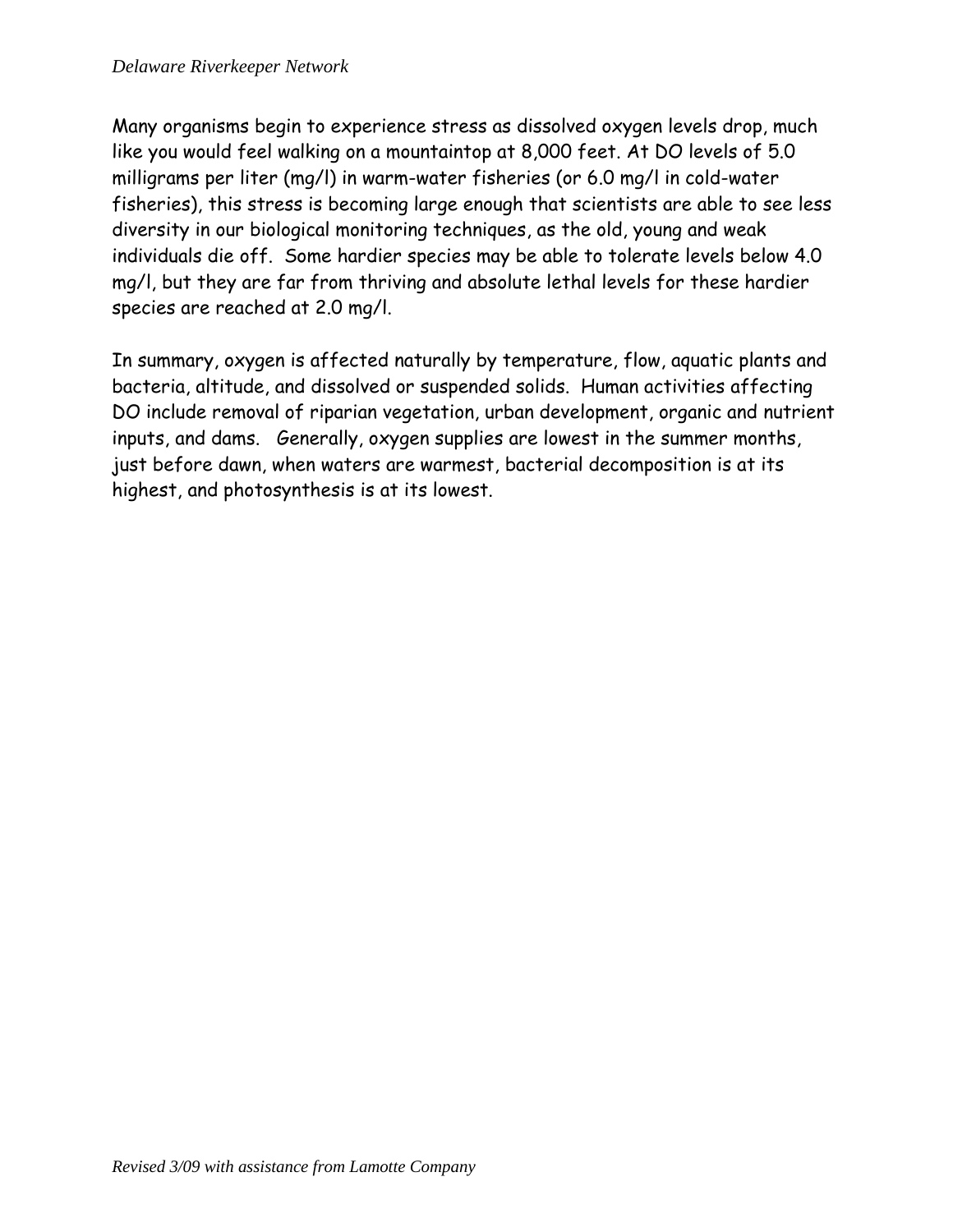# **TESTING PROCEDURES FOR DISSOLVED OXYGEN (LAMOTTE 5860)**

This test (LaMotte 5860) uses the azide modification of the Winkler titration method to determine dissolved oxygen. Results are recorded as **mg O2/L or ppm O<sup>2</sup>** and the values should fall between 0.0-15.0. To ensure accuracy, the Water Sampling Bottle (0688-DO) should be filled *directly* from the body of water being sampled. There may however be times when you do not have direct access to a site. In this case it is permissible to use a clean sample container to retrieve sample water. The DO procedure up to and including Step 6 should be followed immediately in order to obtain accurate results.

**Step 1.** To avoid contamination, thoroughly rinse the Water Sample Bottle (0688-DO) 3 times with the water to be sampled.

**Step 2.** With the sample bottle pointed downstream, slowly tilt it while submerging it slightly, and allow the water to fill the bottle. It is important to avoid bubbling as the water enters, since this can artificially increase your readings. Once the bottle has filled, keep it submerged and return it to a vertical position. Gently tap the side to remove any stray air bubbles and then cap the bottle while it is still under water.

**Step 3.** Lift the bottle out of the water, turn it upside down and look carefully to make sure that no air bubbles are trapped inside. Once a satisfactory sample has been collected, proceed immediately with Steps 4 through 6. Note: Be careful not to introduce air into the sample while adding the reagents in Steps 4 to 6.

**Step 4.** Add 8 drops of Manganese Sulfate Solution (4167) followed by 8 drops of Alkaline Potassium Iodide (7166) to the sample. Be sure to hold the dropper-bottles of indicator solution vertically (not tilted) and at eye-level to dispense uniformly-sized drops. **Note** – chemicals will drop to the bottom and displace water from the sample bottle. This helps keep oxygen out of the sample.

**Step 5.** Carefully cap the bottle and mix by inverting 30 times. (Putting on the cap will also displace water, preventing oxygen from entering the sample.) A precipitate (floc) will form. Allow the precipitate to settle below the shoulders of the bottle.

*Revised 3/09 with assistance from Lamotte Company* **Step 6.** Add 8 drops of Sulfuric Acid (6141) to the sampling bottle. Cap the bottle and gently mix until both the reagent and the precipitate have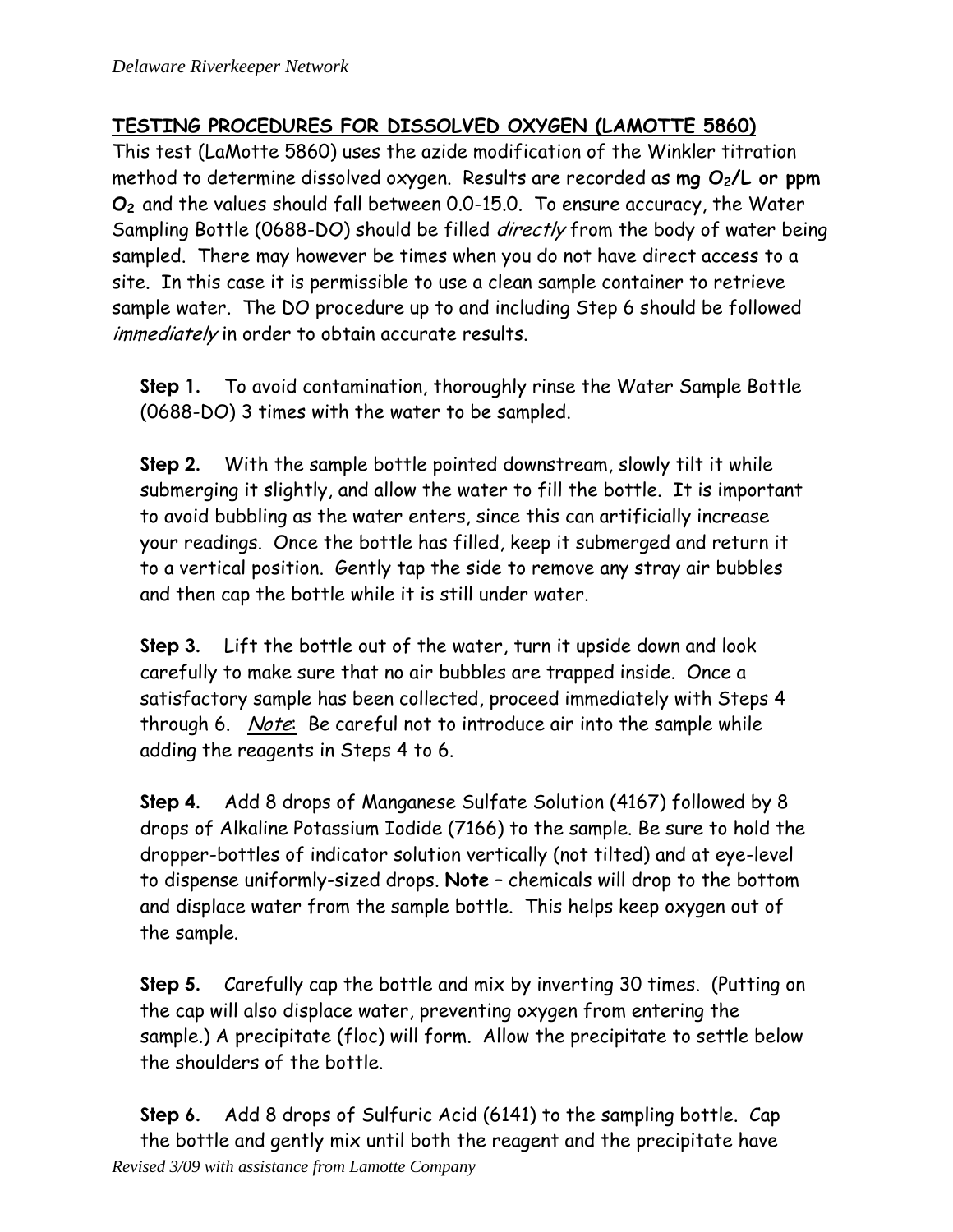dissolved (some suspended material may remain). Step 6 "fixes" the water sample and takes about 5 minutes. The solution will be clear yellow to orange if the sample contains dissolved oxygen. **Note**: After performing this step, exposure of the sample to the atmosphere will no longer affect the test results. It is not necessary to perform the rest of the procedure (the actual test) immediately. Samples fixed in the field can be carried back to a testing station, laboratory or other sheltered area for testing. Titration (Step 9) should be completed no longer than 8 hours after fixing and the sample should be refrigerated until testing. If sample is kept in the refrigerator, allow it to come to room temperature before proceeding with titration.

**Step 7.** Rinse the Titration Tube (0299) with distilled water, then pour the fixed DO sample into the tube filling it so that the bottom of the meniscus is level with the white (20ml) line.

**Step 8.** Fill the syringe-like Titrator (0377) to the "0" mark with Sodium Thiosulfate Solution (4169) making sure no air bubbles are in the Titrator. The next step is called titration.

**Step 9.** Titrate the sample using the following guidelines: Insert the Titrator into the hole in the cap of the Titrator Tube. Add 2 drops of Sodium Thiosulfate Solution to the Titration Tube and gently swirl to mix. Keep adding Sodium Thiosulfate Solution 2 drops at a time and swirling until the yellow-brown color of the solution begins to fade (iodine reduction is occurring). Stop when the solution is a pale yellow (straw-colored). Remove the Titrator and store in its protective sleeve in DO kit (do not remove the remaining Sodium Thiosulfate Solution!).

**Step 10.** Add 8 drops of Starch Solution (4170) to the Titration Tube. Swirl the tube to mix. The solution should turn from light yellow to dark blue (this indicates that the iodine has been neutralized).

**Step 11.** Continue the titration. Remove the Titrator from the kit, insert into the Titrator Tube (with the scale facing you) and inject 1 drop of Sodium Thiosulfate Solution and swirl vigorously. Continue this process until the solution turns from blue to clear.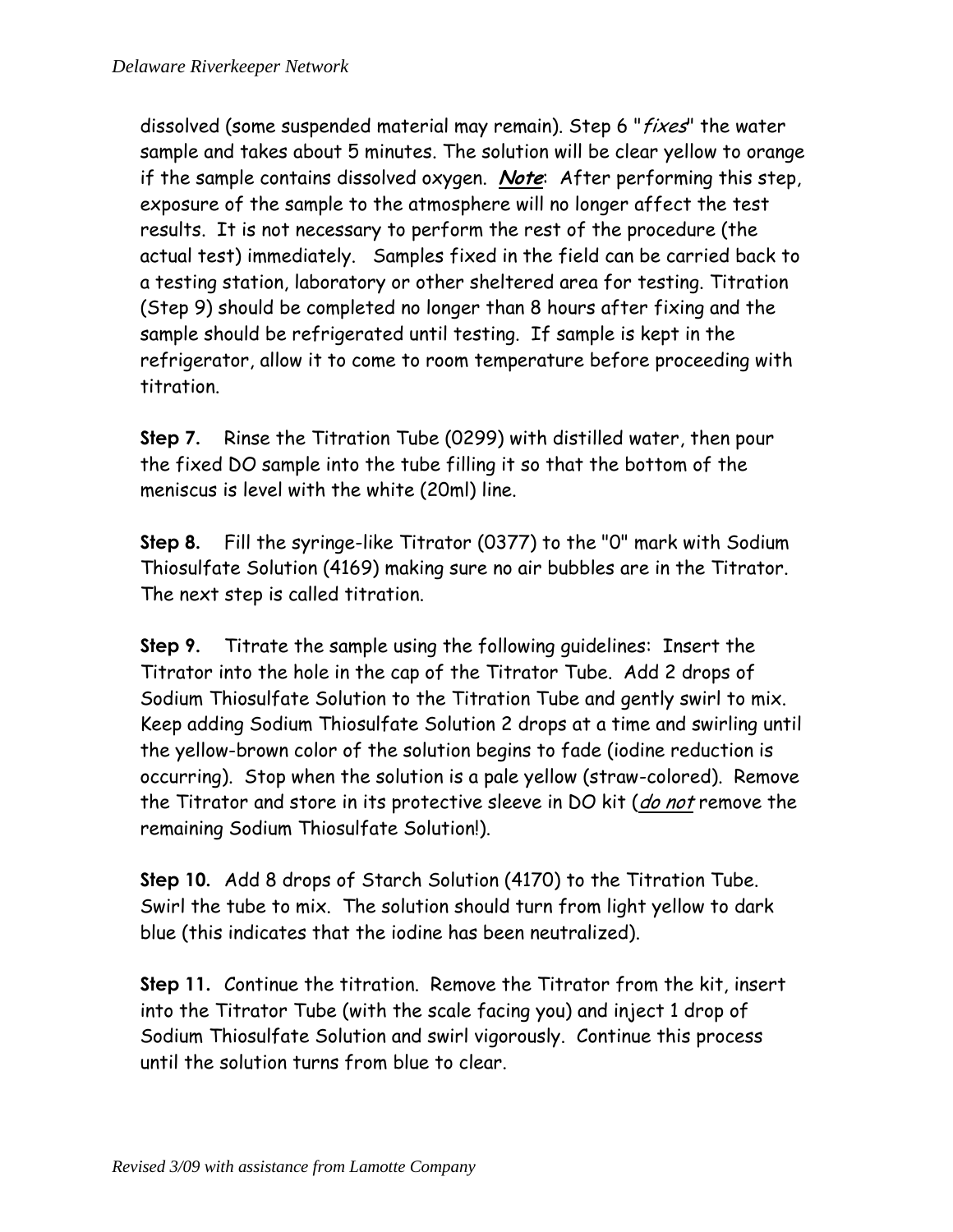**Step 12.** Using the scale on the side of the Titrator, record the total number of units of Sodium Thiosulfate used in titration (this amount equals the mg  $O_2/L$  or ppm  $O_2$  in the water). Note both the whole and 0.2 unit graduations on side of the Titrator. Read results from the widest part of the titrator tip (see specific titrator directions published by Lamotte and note whether a plastic or glass titrator is in your kit – plastic titrators are used in the newer kits).

**Step 13.** Empty the Titration Tube and rinse it with distilled water. **Return to Step 7 and perform a second titration with the existing fixed sample.**

**Step 14.** Record the two acceptable readings on the data sheet, then record the average of those tests. This is your DO reading for the period. Note: At least two titrations are required for accurate DO measurements. If the amount of DO in the second titration varies from the DO from the first titration by greater than 0.6 mg/L, you must do a third titration. Record the average of the two closest results on the Chemical Monitoring Data Sheet.

**Step 15.** Discard waste reagents by diluting and dumping 50 yards from the stream in a vegetated area. Rinse equipment with distilled water and replace in the kit. If using a glass titrator, store the titrator in two pieces to preserve the life of the syringe. A plastic titrator, used in updated kits, does not come apart for storage.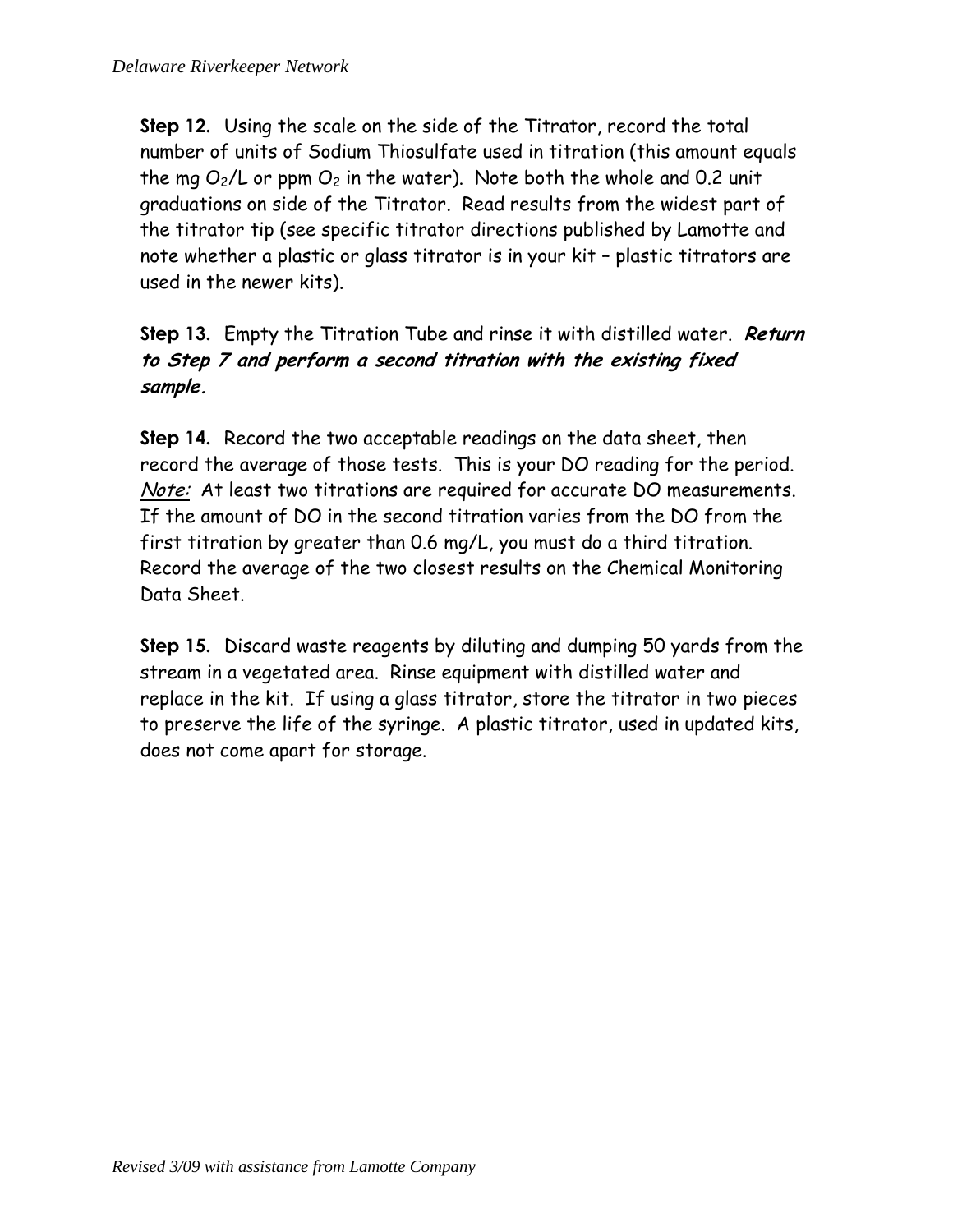#### **BASICS ABOUT PH**

pH is a measure of how acidic or basic a solution. The pH test measures the concentration of hydrogen ions (H<sup>+</sup>) and hydroxyl ions (OH<sup>-</sup>) and is based on a scale of 0 to 14. A ph of 7.0 is neutral while lower numbers indicate an acid nature (more H<sup>+</sup> ions), and higher numbers indicate basic conditions (more OH<sup>-</sup> ions). The pH scale is logarithmic which means that each incremental change is equal to a ten-fold increase or decrease in the acid or base.

Each stream tends to have a narrow range of pH values but most levels fall between 6 and 9. Natural unpolluted rain water has a pH as acidic as 5.6. As rainwater falls through the atmosphere, it absorbs carbon dioxide, forming carbonic acid. Where soils are alkaline (basic), like in limestone streams, pH levels may be greater than 7. These basic qualities often help buffer the stream, giving the stream an ability to maintain a constant pH even when large amounts of acid or base enter the stream. Aquatic plants, when present, also impact pH levels, causing pH to have a daily cycle. Photosynthesis causes increases in pH as plants remove carbon dioxide from the water during the day. Conversely, at night, pH decreases as plants give off carbon dioxide during respiration. As the pH changes, so do the chemical reactions in the water. For example, as pH increases, smaller amounts of ammonia are needed to reach a level that is toxic to fish. As pH decreases, the concentration of metals may increase because highly acidic water acts as a solvent, leaching metals from the sediments and substrate.

Aquatic organisms generally prefer a pH range of 6.5-8.0 (9.0 for marine) and deviations from this can have serious effects on the health of a stream. A pH of 4.0 or below can destroy aquatic eggs and larvae, and frequently results in fish kills and/or mutations. Low pH leaches metals from soils and rocks, resulting in poisoning and deformities. While the effects of high pH levels (above 9.0) are not as well documented, it is likely that these also cause mutations in aquatic organisms. In areas where coal mining is present, mine drainage often has acidic pH levels as low as 4.0, making streams inhospitable to wildlife. Acid rain also decreases pH levels (PA receives the most acid rain of any state). Acid rain is formed when nitrogen oxides and sulfur dioxides are released from our cars and fossil fuel burning power plants.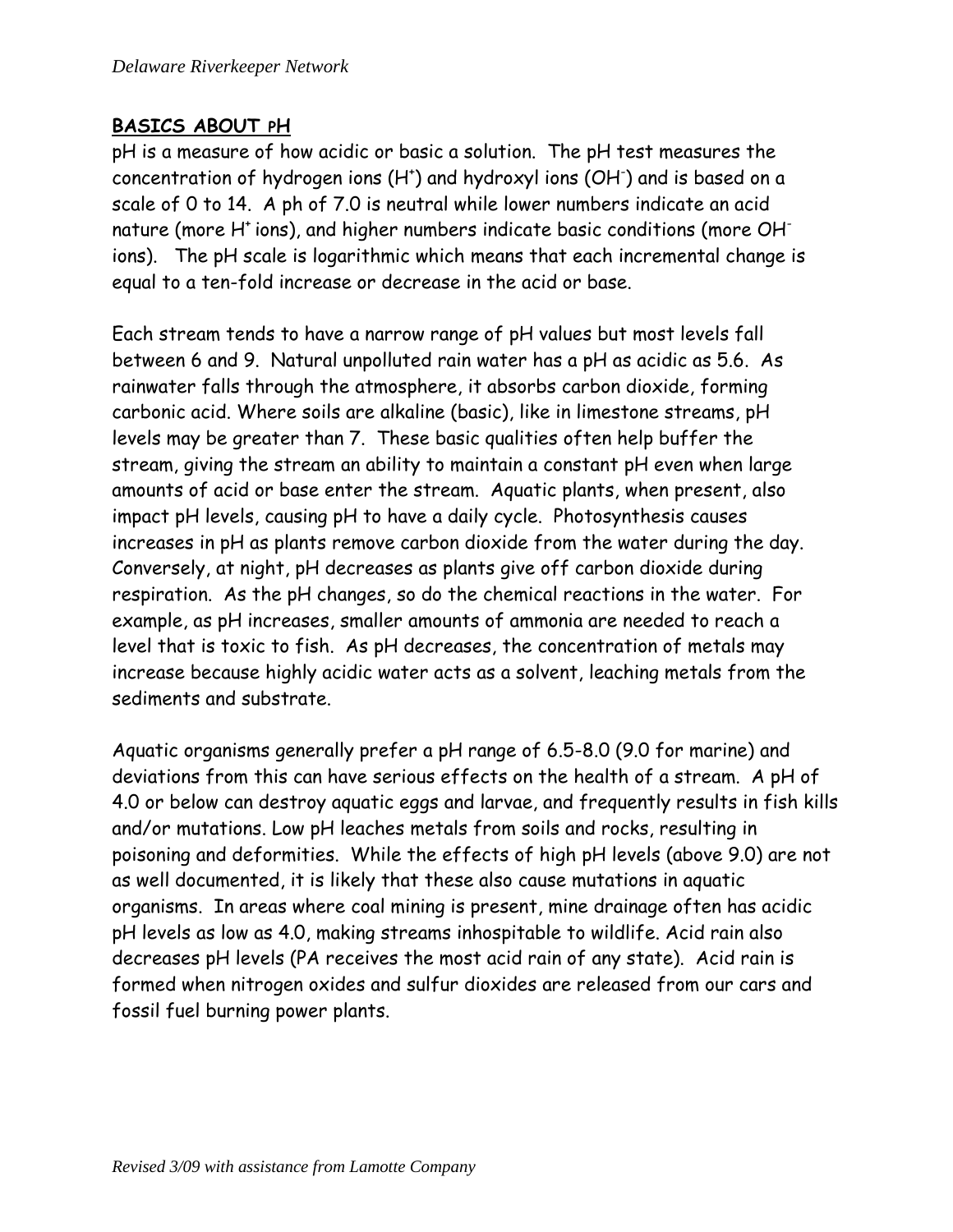# **GENERAL PH TESTING PROCEDURES (LAMOTTE KIT 2117)**

This test is performed using a wide-range (3.0-10.0) pH field test kit which utilizes an Octet Comparator, much like those used for swimming pools or aquariums. The comparator contains eight permanent color standards, ranging from 3.0-10.0 pH units. A test sample is inserted into one of the openings in the top of the comparator and then compared to four color standards at once. If the test sample color matches one of the standard colors, the value of the standard is read directly on the face of the comparator. For optimum color comparison, the comparator should be positioned between the operator and a light source, so that light enters through the special light-diffusing screen in the back of the comparator. Avoid irregular or colored light sources. pH usually varies between

#### **WIDE RANGE TEST**

**Step 1.** Rinse the small test tube (0230) with sample water, then refill the tube to the 5ml line with sample.

**Step 2.** Add ten (10) drops of wide-range indicator solution (2218) to the sample in the tube. Be sure to hold the dropper-bottle of indicator solution vertically (not tilted) and at eye-level to dispense uniformly-sized drops.

**Step 3.** Cap the tube and invert 10 times to mix the contents.

**Step 4.** Remove cap and insert tube into comparator (2192). To obtain the pH, match the color of the test sample against the color standards and record the result on your datasheet.

**Step 5.** After discarding the test sample, rinse the test tube with distilled water and replace all materials in the test kit.

**Notes:** pH readings can only be read in whole and half (0.5) units. Thus, pH readings of 6.0 or 5.5 would be acceptable, while a reading of 7.25 would not.

If you are using Kit 2120, the procedure above applies. The only difference is that the comparator has a range from 5.0-10.0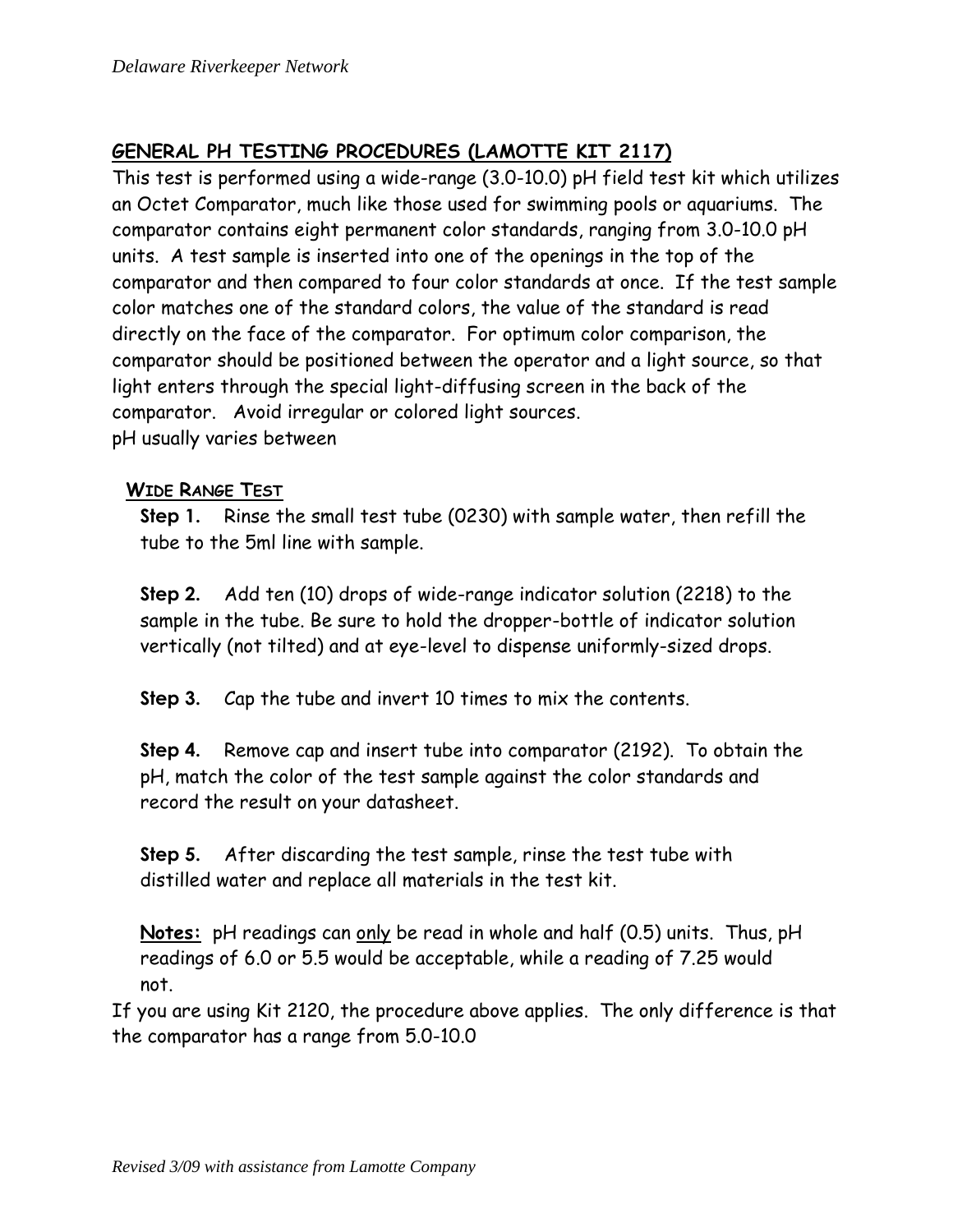General pH Testing Procedures (Using ColorpHast Indicator Strips) Using four different indicators, the multi-colored pattern that results guarantees a high degree of precision. The ColorpHast 0-14 universal pH strips can be used with colored or turbid solutions and will not add impurities or bleed into test samples. Strips are bonded to a cellulose backing for easy use. The indicators used to express the pH of the samples are covalently bonded to the strip itself. Since these indicators are irreversibly bound, they will never bleed, form uneven color zones, or fade under intense light. This is an important and unique feature of colorpHast strips compared to most other pH methodologies. They are manufactured under ISO 9001 quality standards. Sensitivity of the test strips is (+/-) 0.5 pH unit. EMD color**pH**ast® test strips and indicator papers are optimized for accurate results if used with stream samples at 20ºC (near room temperature-68ºF).

**Test strips should be stored between 10-25°C and out of direct light.**

# **General Procedure for the Use of colorpHast® Test Strips (www.emdchemicals.com)**

- 1. Remove the strip from the box and cap box to protect unused strips.
- 2. Immerse the reaction zone of the strip into the stream sample for one minute or until there is no further color change. Test strips are most accurate when sample water is at about 20**°**C (68**°**F**)** so best to check temperature before conducting test\*\*
- 3. Remove the strip from the stream sample, wiping the strip along the edge of the vessel to remove excess liquid from the strip.
- 4. Compare the reaction zones to the color chart on the box holding the strip to the top of the box with the reaction zones to the bottom of the box. Read the result within 30 seconds to one minute.
- 5. Record the results of the closest matching color to the strip. You can record half units for this test. For example, if the colors are between a 6 and a 7, you can record your result as 6.5

<sup>\*\*</sup> For weakly buffered solutions, an extended period of time may be necessary. In these cases, immerse strip until there is no further color change (1-10 minutes). Because the indicator is covalently bound to the colorpHast® strip, the test strip may be immersed in the solution for longer periods of time if necessary.



*Revised 3/09 with assistance from Lamotte Company*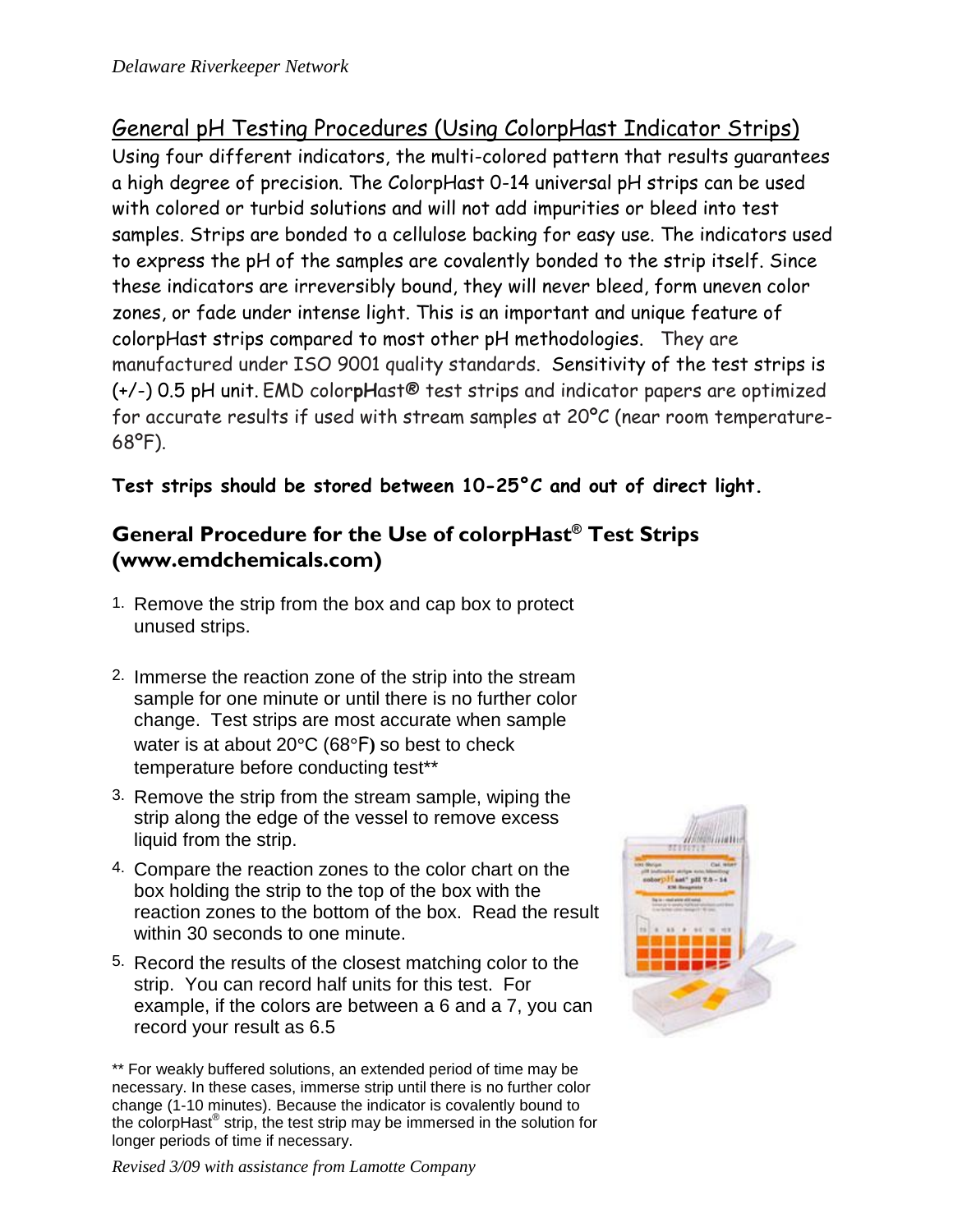#### **BASICS ABOUT NITRATE**

Nitrogen makes up about 80 percent of the air that we breathe and is an essential component of proteins. In aquatic systems, the inert gas Nitrogen is converted to useable forms by bacteria, which are then taken up by algae and other plants. Nitrogen occurs in natural waters in various forms including nitrate ( $NO<sub>3</sub>$ ), nitrite ( $NO<sub>2</sub>$ ), and ammonia ( $NH<sub>3</sub>$ ). Nitrate (or nitrate-nitrogen) is the most common form tested in water.

While nitrates are essential to plant growth, an overabundance can lead to eutrophication (increased plant growth), often blocking sunlight to the water column. When all nutrients are used up by algae, this excess algae dies and the natural decay process robs dissolved oxygen from the stream, potentially causing fish kills and other impairments to aquatic life. Nitrate is not usually the limiting growth factor for plant growth (phosphorus is the limiting factor).

Nitrogen levels are affected by ammonia in acid rain, freezing and thawing of soils, forest fires, and recycling by vegetation and retention by the soil's humus layer. High levels of nitrogen are generally the result of improperly treated sewage from treatment plants or leaky septic systems; runoff from over-fertilized agricultural fields, lawns, and golf courses; pet, livestock, and other animal waste; detergents; and industrial effluent. In addition to leading to eutrophication, high levels of nitrates also impact human health. The national drinking water standard is 10 mg/l nitrate-nitrogen and drinking water should not exceed this level. In many cases, rural communities where farms are in operation, have levels of nitrate-nitrogen higher than this in their wells. These elevated levels can cause blue baby syndrome or methemoglobinemia which is hazardous to infant animals and humans. This blood disorder is caused when nitrite interacts with the hemoglobin in red blood cells. Unlike hemoglobin, the methemoglobin formed in this interaction cannot carry sufficient oxygen to the body's cells and tissues.

When nitrate levels are greater than 1.0 mg/l as nitrate-nitrogen (or 4.4 mg/l as nitrate), you can suspect degraded water quality and unnatural sources of nitrogen entering the system. From the biological perspective, no nitrate limit is established in the water quality standards however; in a general sense, less is better.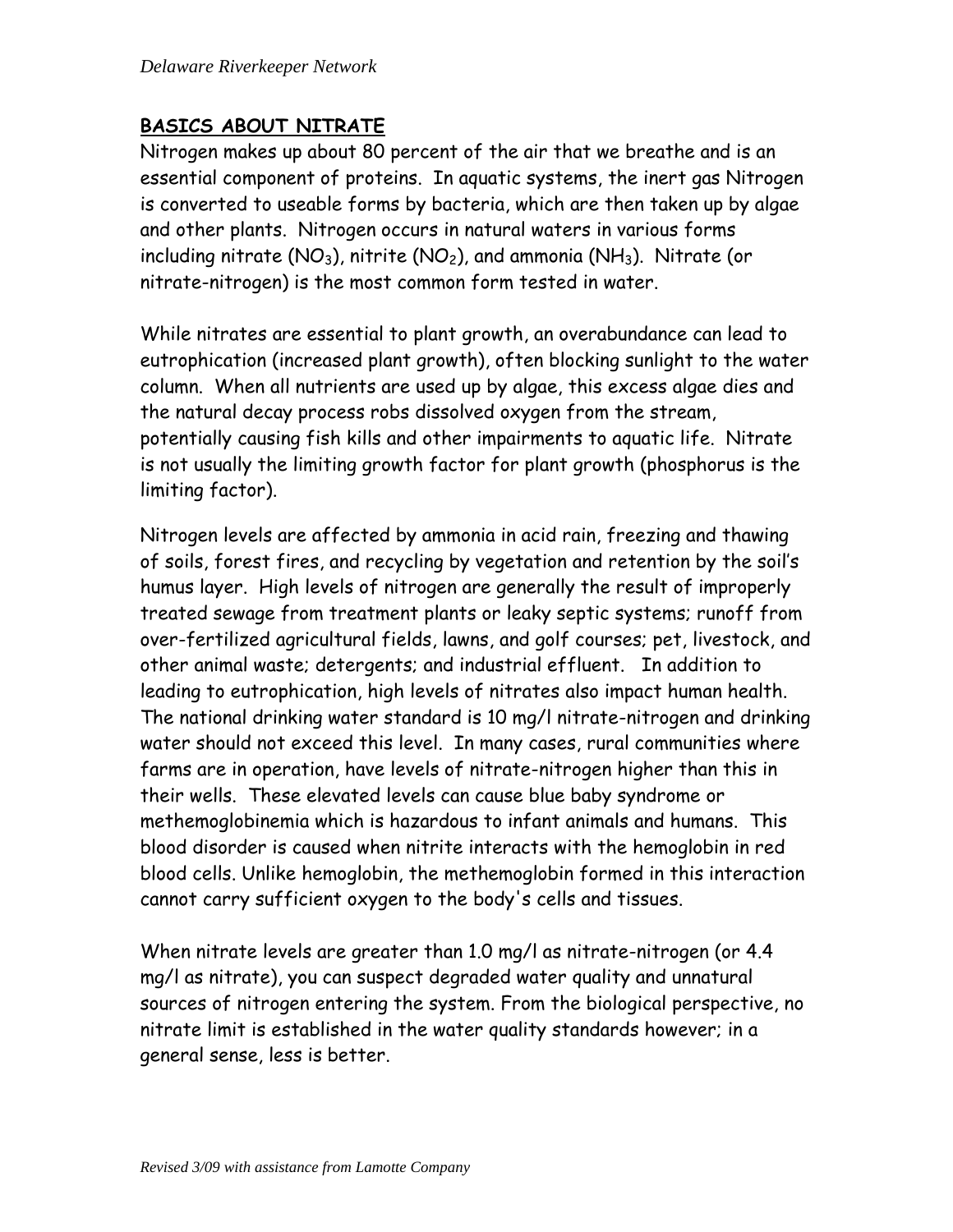# **NITRATE-N AND NITRATE TESTING PROCEDURES (LAMOTTE KIT 3119)**

This test uses the cadmium reduction method to determine nitrate nitrogen which can be converted to nitrate by multiplying by 4.4. An axial reader and comparator are used to determine the results by comparing the sample with four color standards. The mirror on the axial reader should be aligned properly to ensure accurate results. Best results are obtained when all solutions are kept close to 20 $^{\circ}$  Celsius (68 $^{\circ}$  F).

**Step 1.** Fill one test tube (0820 or 0844) with sample water so that the bottom of the meniscus is level with the first line (2.5 ml).

**Step 2.** Add mixed Acid Reagent (6278) to the second line (5.0 ml total).

**Step 3.** Cap and mix. Wait two minutes before proceeding to the next step.

**Step 4.** Using a clean 0.1g spoon (0699) marked "N", add one level measure of Nitrate Reducing Reagent (6279) to the tube, being careful to avoid moisture and recapping the reagent bottle immediately.

**Step 5.** Cap and gently invert the tube 30-40 times in one minute. Wait 10 minutes for the color to develop.

**Step 6.** While you're waiting for the color to develop, prepare two control "blanks" by adding unaltered sample water to the remaining two test tubes (be sure to fill each of these to the 5.0ml line). Put one "blank" in the rear of the comparator on either side of the test tube with the sample. Then, insert the ampoule of distilled water (included in your kit) in the opening in the front of the comparator (directly in front of the sample).

**Step 7.** At ten minutes, mix test tube one last time, remove cap, and insert the test tube into the Axial Reader.Place the sample tube in the Axial Reader directly behind the clear window on the left-hand (Nitrate-N) side of the colorimeter and directly behind the ampoule.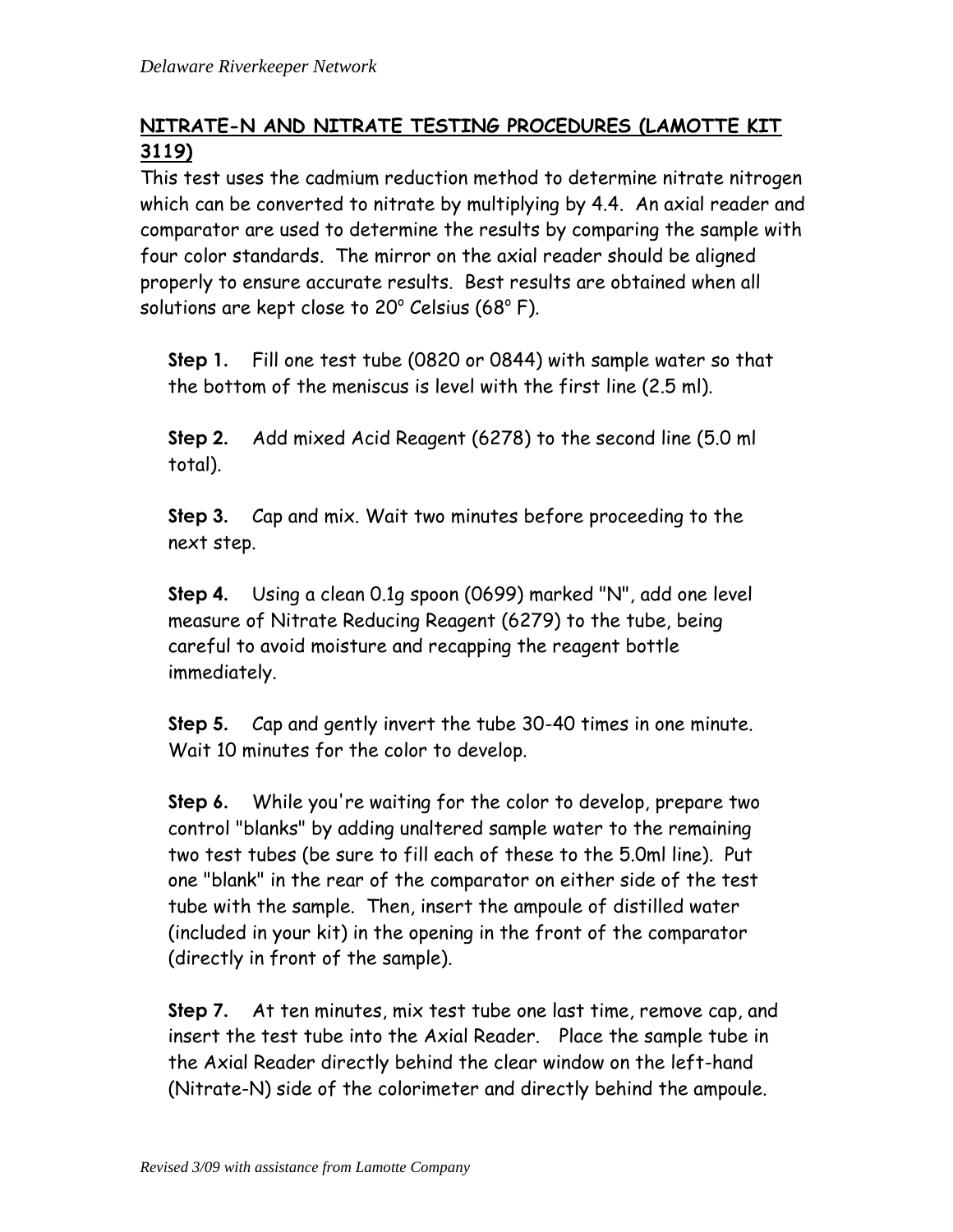**Step 8.** Holding the comparator near a clear light source or by a sunny window (if inside) OR with your back to direct sunlight but away from shade (if outside) slide the Axial Reader until you can closely match the color of the sample with the standards. Be sure to remove the test tube caps before determining the result and be sure you are aligning the axial reader mirror correctly. Numbers are expressed as mg Nitrate-Nitrogen/L.

**Step 9.** Record the level of Nitrate-Nitrogen on the Monitoring Data Sheet.

**Step 10.** Multiply the Nitrate-Nitrogen reading by 4.4. This multiplier will convert Nitrate-N to Nitrate. E.g.: 0.3 mg Nitrate-N/L  $x$  4.4 = 1.32 mg Nitrate.

**Step 11.** Due to traces of cadmium in Nitrate waste, collect your Nitrate waste in a bottle for proper disposal. After discarding the sample, rinse the test tube with distilled water and replace it in the kit.

#### Helpful hints for working with the Axial Reader:

- If the color of the test sample is less than the color of the lowest value (0.2 mg/L), the result should be recorded as "less than  $($   $\cdot$ ) 0.2 mg/L". Conversely, if it is greater then the highest value (1.0 mg/L) it should be recorded as "greater than  $($ ) 1.0 mg/L".
- If the color of the test sample matches one of the color standards in a quadrant, the result is recorded as the value of that color standard.
- If the color of the test sample falls between these two values, it is recorded as the *average* of these two values.
- Always be sure to align the mirror on the axial reader behind the comparator standard you are comparing with the sample. The comparator unit should be moved carefully within the reading device to avoid spilling the samples.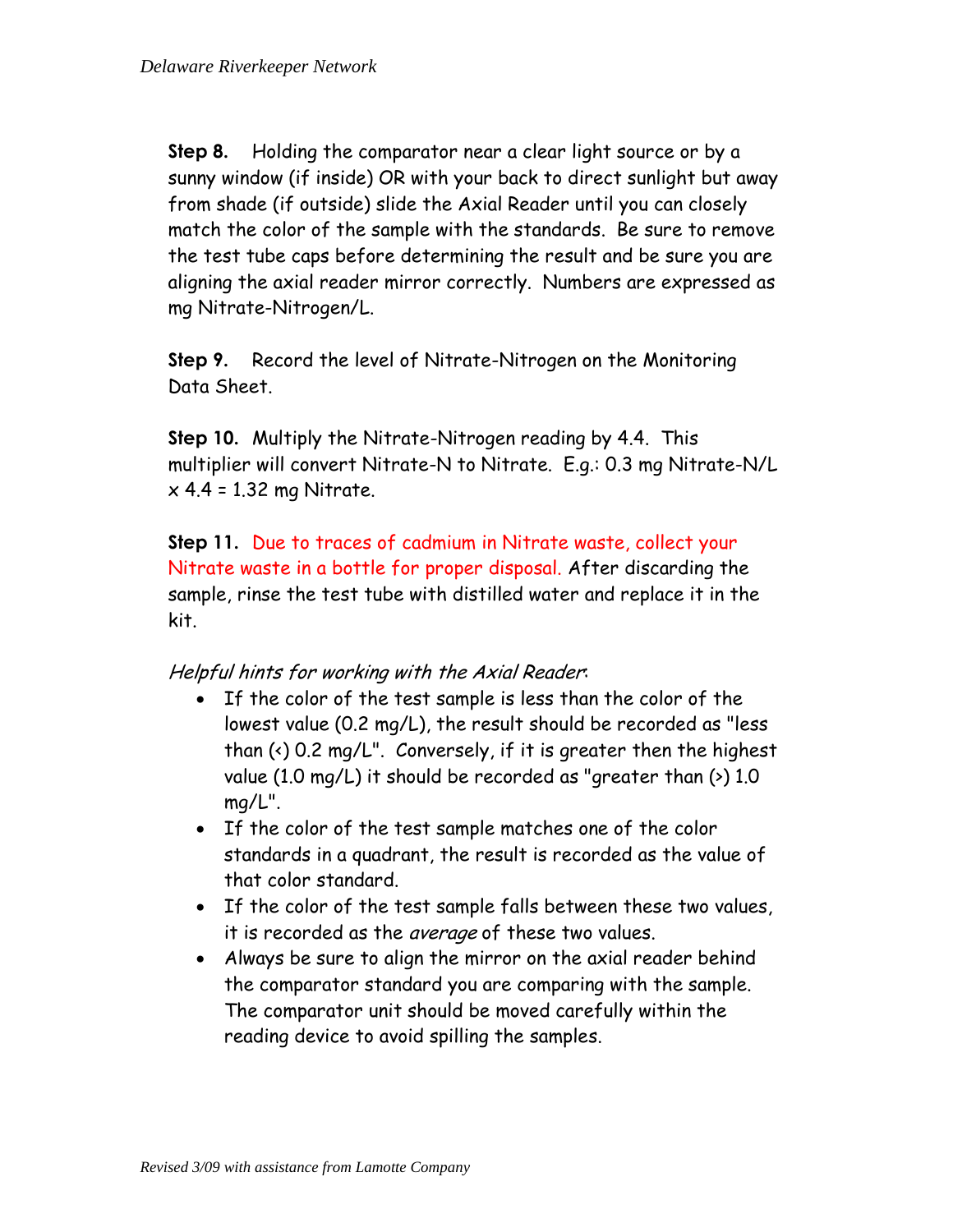**TO PREPARE A DILUTED NITRATE-N SAMPLE:** When Nitrate-N readings are consistently out of range for the Comparator (greater than 1.0 mg N/L), it may be necessary to dilute the sample so that it can be read with the Axial Reader. To perform this test, you <u>must</u> use *uncontaminated* distilled water. A dilute sample should be run under the following conditions and should be so noted on the Data Sheet!:

- If the amount of Nitrate is repeatedly above the Axial Reader's detection limit (greater than 1.0 mg N/L); or
- You cannot distinguish the difference in color in the 0.6-1.0 range on the Axial Reader.
- **Step 1.** Fill one of the test tubes so that the bottom of the meniscus is level with the first line (2.5 ml) with water from the sample bottle.
- **Step 2.** Add distilled water to the second line (5.0 ml total).
- **Step 3.** Cap and mix thoroughly. The dilute sample can now be used for testing.
- **Step 4.** Transfer 2.5 ml of the diluted sample to the first line of a clean test tube.
- **Step 5.** Continue with normal Nitrate-N testing procedure above, beginning with **Step 2.**

**DO NOT FORGET to multiply the diluted test result by 2.0 to obtain the amount of Nitrate-N in the original sample and note that a dilution was carried out. If your sample station consistently requires a dilution, contact DRN for a high range comparator or different testing equipment.**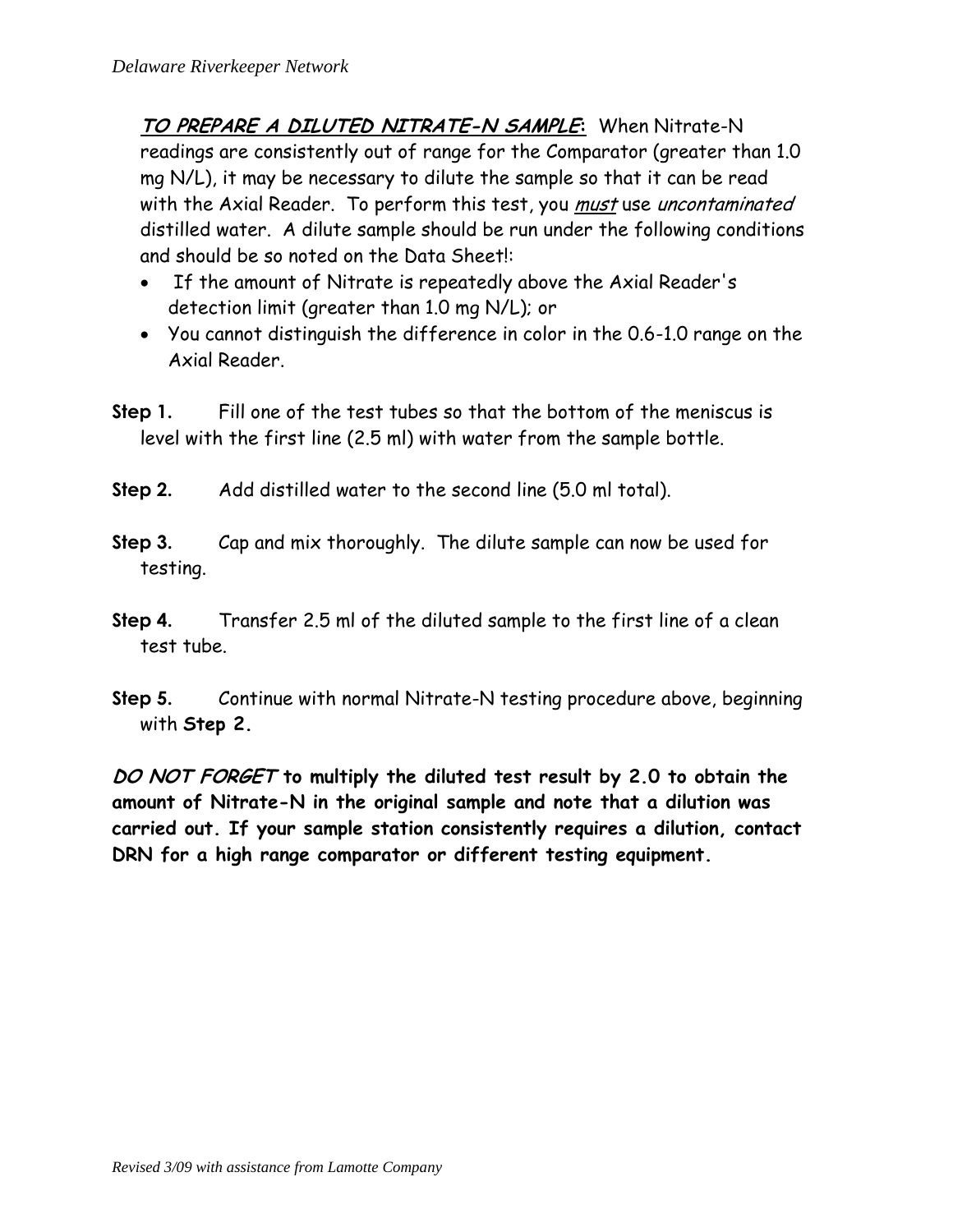# **NITRATE-NITROGEN Testing Procedures (Lamotte Kit 3354 Zinc Reduction)**

The Lamotte Kit 3354 is not as precise as the cadmium reduction method (Lamotte 3119) but this test does not use the heavy metal (cadmium). This test also allows for higher nitrogen measurements to be obtained without having to perform a dilution. The Lamotte 3354 Kit has varying degrees of error depending on the measurement. The higher the reading, the greater degree of error. Generally, the error can be as great as halfway between each color standard. For example, a reading of 2 has an accepted error of -.5/+1, a reading of 4 has an accepted error of +/-1, and a reading of 10 has an accepted error of +2.5/-1. You can estimate values between color standards if the sample does not match a color standard exactly.

**Be sure to run a blank using distilled water first. This is part of the internal QA/QC for this test. Record your blank value on the datasheet. The value should be 0.**

- **Step 1**. Fill one of the test tubes (0124 or 0106) to the 5 mL line (middle line) with sample water.
- **Step 2.** Add to the sample one **Nitrate #1** tablet (Item #2799).
- **Step 3.** Cap the test tube with a small cap (provided) and mix vigorously until the tablet dissolves in the sample. (Tiny particles of the tablet may remain suspended in the sample and will not affect the accuracy of the test.)
- **Step 4.** Uncap the test tube and add one **Nitrate #2** CTA tablet (item #NN-3703) to the sample.
- **Step 5.** Recap the test tube and mix vigorously until the tablet is fully dissolved. (Tiny particles of the tablet may remain suspended in the sample and will not affect the accuracy of the test.) Once the tablet is dissolved, let the sample stand for five minutes. \*\*Do not wait longer than 5 minutes to read the sample.
- **Step 6.** While waiting 5 minutes for the sample to react, insert the Octa-Slide Bar (3494) into the Octa-Slide Viewer (1100).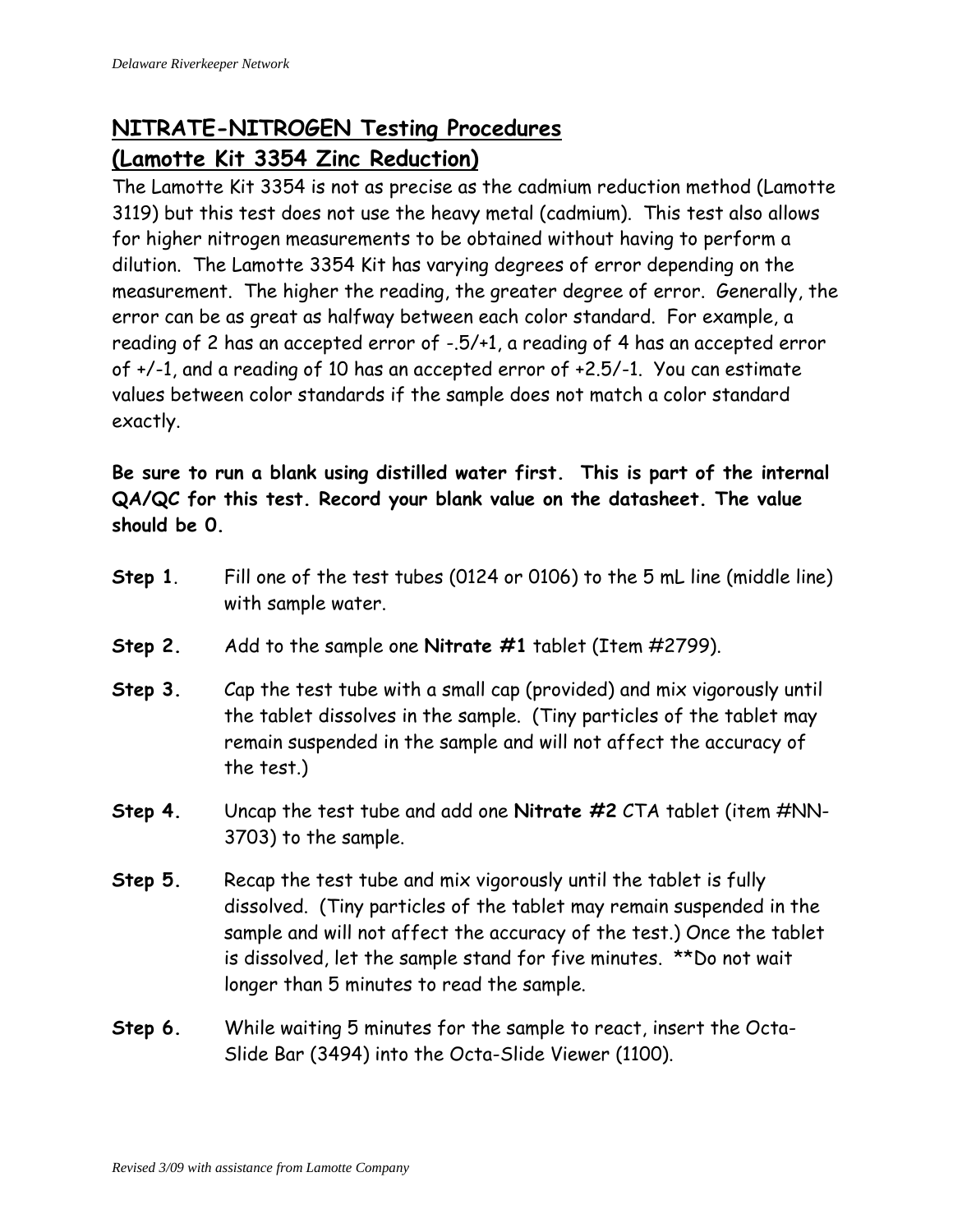- **Step 7.** At the five-minute mark, insert the test tube into the opening in the top of the viewer (1100). Match the sample color with the color on the slide bar (nitrate standard). If outside when reading the result, be sure to read the value with your back to the sun or in indirect light. If inside, read result near a window. Record the value as ppm Nitrate Nitrogen.
- **Step 8.** Rinse all test tubes with distilled water and keep the kit dry and clean and at room temperature for storage.

#### **TO PREPARE A DILUTED NITRATE SAMPLE**

**If you run this test and get a value that is greater than 15 ppm, this means that the nitrate level is greater than 15 ppm and the test kit cannot read the actual value. You should prepare a diluted sample and run the test again.**

> **. To prepare a diluted sample**, fill the test tube with sample water to the 2.5 mL line. Add uncontaminated distilled water to the 5 mL line. Cap and mix the diluted sample. The diluted sample is now ready to run the test. Follow the directions above, starting from Step 2.

At Step 7, when recording the nitrate result, be sure to multiply the result by 2 to account for the dilution. For example, if you get a reading of 8 using the diluted sample, the actual reading you will record on your datasheet is 16 ppm of nitrate nitrogen.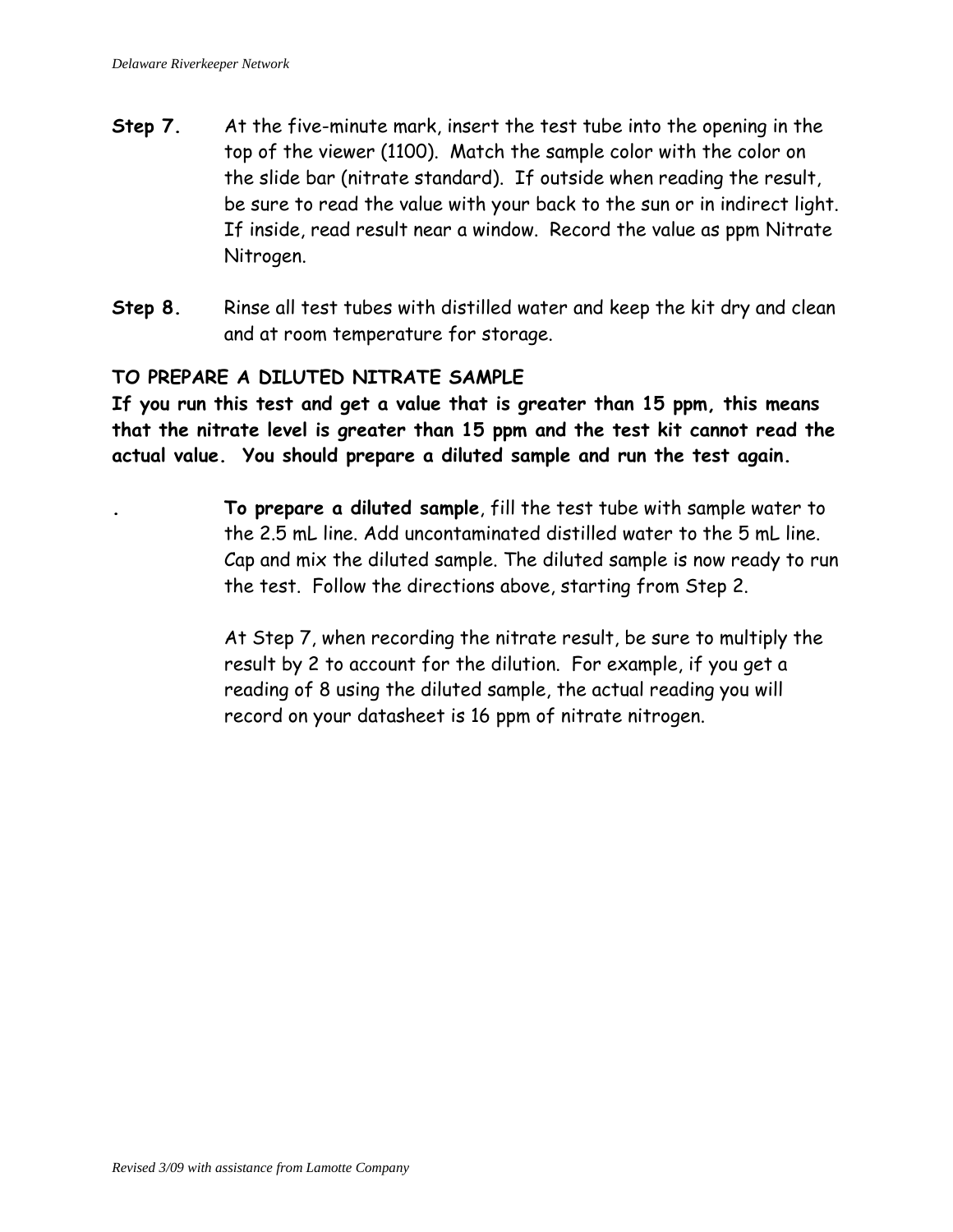#### **BASICS ABOUT PHOSPHATE**

Phosphorous usually occurs in nature as phosphate and is crucial for the formation of DNA and proteins. Phosphate (PO4) is found in two forms in aquatic systems and both can either be dissolved in the water or suspended (attached to particles in the water). Organic phosphate is bound to plant or animal tissue. Inorganic phosphate (ortho-phosphate) is the form most readily available to plants, and thus the most useful indicator of immediate problems with excessive plant and algal growth. Ortho-phosphate is also the easiest form to measure.

In many natural waters, phosphate concentrations are normally low (less than 0.01 mg/l). When levels become greater than 0.1 mg/L, this often indicates pollution. Phosphate is usually the limiting nutrient for plant growth, meaning it is in short supply relative to nitrogen. Inputs from treated sewage and leaky septic systems; over fertilization of crops and lawns; commercial cleaning operations; and deforestation and draining of wetlands supply an abundance of phosphate that result in extremely high levels of plant productivity or eutrophication. When these plants die, the decay process robs dissolved oxygen from the stream, often causing impairments to aquatic life.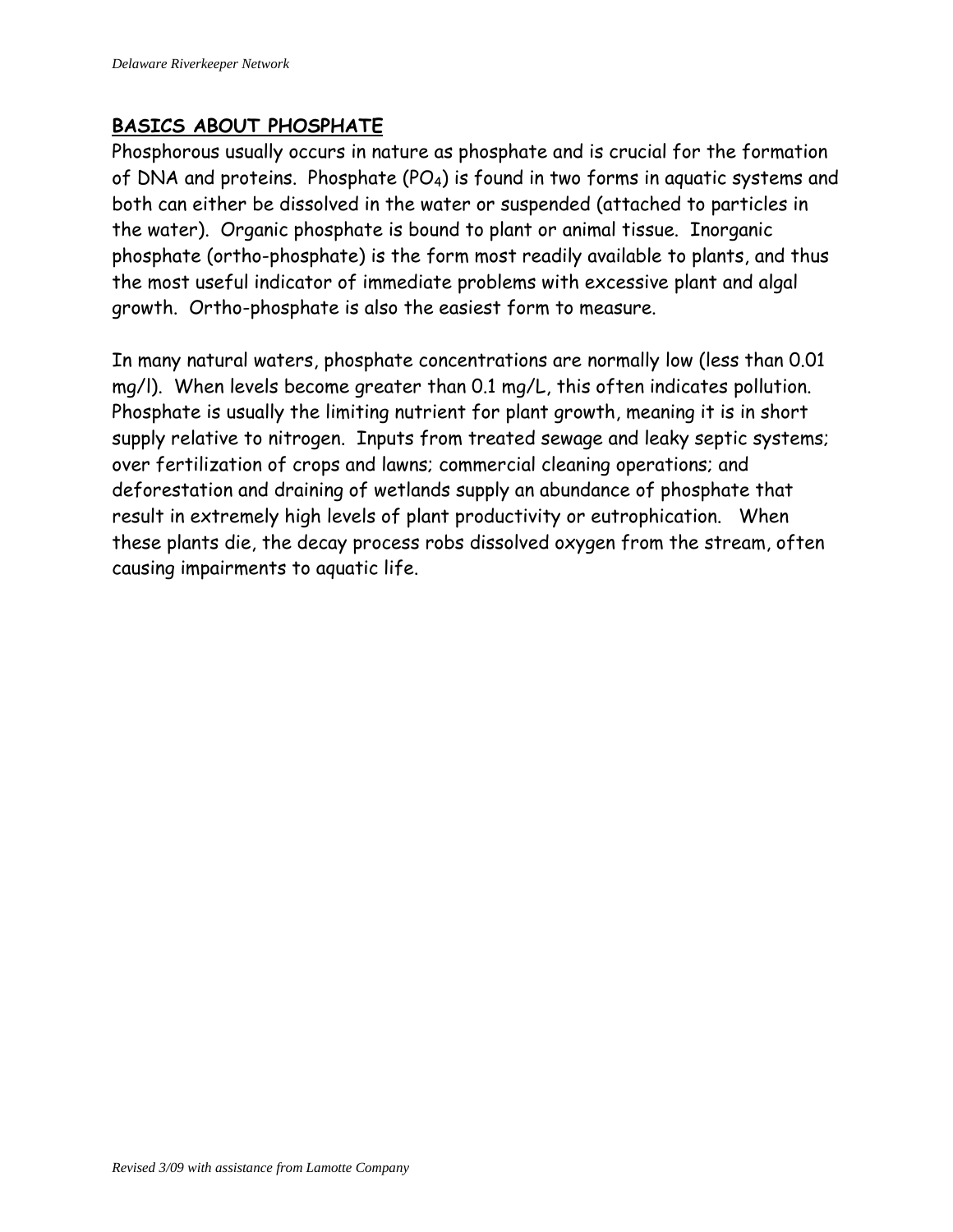# **PHOSPHATE TESTING PROCEDURES (LAMOTTE 3119)**

This test (Lamotte 3119) determines levels of Orthophosphates (those phosphates mostly attributed to land-related uses) by using the ascorbic acid method. An axial reader and comparator are used to determine the results by comparing the sample with four blue color standards. The mirror on the axial reader should be aligned properly to ensure accurate results. Best results are obtained when solution temperatures are close to 23 $^{\circ}$  C (73 $^{\circ}$  F).

**Step 1.** Fill a test tube with sample water so that the bottom of the meniscus is level with the third line (10 ml).

**Step 2.** Use the 1.0 ml pipette to add 1.0 ml of Phosphate Acid Reagent (6282) to the sample, cap and mix.

**Step 3.** Use the 0.1g measuring spoon (0699) marked "P" to add one level measure of Phosphate Reducing Reagent (6283). Cap and mix until dissolved. Remove the test tube cap and place into the Axial Reader. Wait five minutes for the color to develop.

**Step 4.** While you're waiting for the color to develop, prepare 2 control "blanks" by adding unaltered sample water to the remaining 2 test tubes (be sure to fill each of these above the 10.0ml line). Put one "blank" in the rear of the comparator on either side of the sample. Then, insert the ampoule of distilled water (included in your kit) in the opening in the front of the comparator (directly in front of the sample). Note: The tubes that were used as blanks for the nitrogen test may be reused, simply shift them to the position for phosphorous.

**Step 5.** Remove the cap from your sample tube and read the result in mg PO4/L. Hold the comparator near a clear light source or by a sunny window (if inside) OR with your back to direct sun but away from shade (if outside). Be sure to remove the test tube caps and be sure you are aligning the axial reader mirror correctly to obtain accurate results. Record your result on your datasheet.

**Step 6.** After diluting and discarding the sample, rinse the sample vial with distilled water and replace it in the test kit. Rinse the control blank vials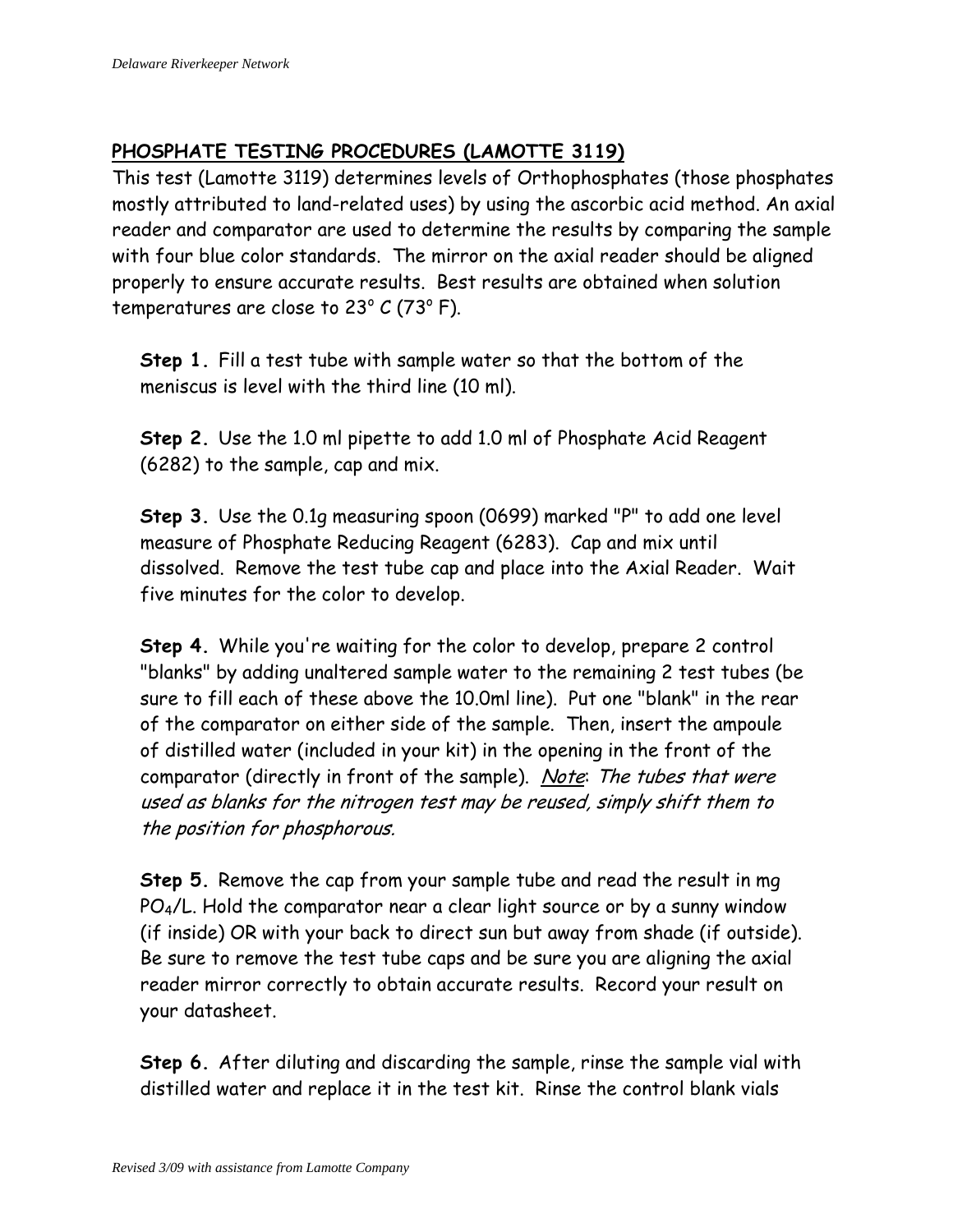with distilled water and replace them in the test kit.

**TO PREPARE A DILUTED PHOSPHOROUS SAMPLE:** When phosphorous readings are consistently out of range for the Comparator (greater than 1.0 mg  $PO_4/L$ ), it may be necessary to dilute the sample so that it can be read with the Axial Reader. To perform this test, you must use uncontaminated distilled water. A dilute sample should be run under the following conditions and should be so noted on the Data Sheet.

- If the amount of Phosphorous is repeatedly above the Axial Reader's detection limit (greater than 1.0 mg PO4/L); or
- you cannot distinguish the difference in color in the 0.6-1.0 range on the Axial Reader.

**Step 1.** Fill one of the test tubes so that the bottom of the meniscus is level with the second line (5.0 ml) with water from the sample bottle.

**Step 2.** Add distilled water to the third line (10.0 ml total).

**Step 3.** Cap and mix thoroughly. The dilute sample can now be used for testing.

**Step 4.** Continue with normal Phosphate testing procedures beginning at **Step 2**.

**DO NOT FORGET to multiply the diluted test result by 2.0 to obtain the amount of Orthophosphate in the original sample and note that a dilution was carried out.**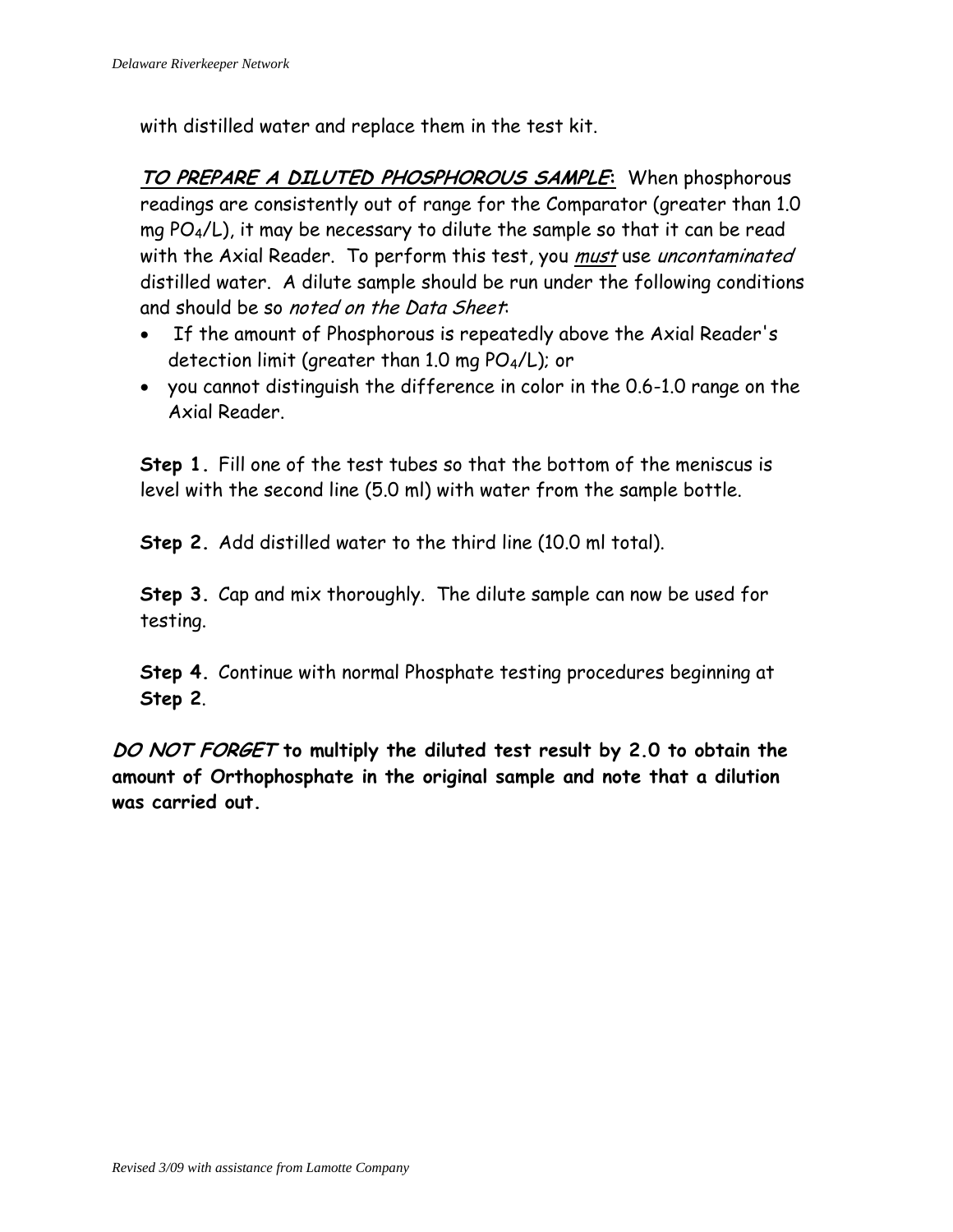#### **ORTHO-PHOSPHATE USING HACH TEST KIT PO-19**

This test is done by filling two small tubes with sample water and adding into them a phosphate reagent. The two tubes are placed into a color comparator for viewing. The color comparator has a measuring disc contained in it that allows the sampler to obtain a number that is then divided by 50 in order to obtain the orthophosphate reading in mg/L. Orthophosphates generally enter a water system through the use of fertilizers and insecticides. Low range testing is for phosphate levels ranging from 0-1 mg/L, mid-range testing is for levels ranging from 0-5 mg/L and high range testing is for levels ranging from 0-50 mg/L. This HACH test has a more sensitive detection limit than the Lamotte Test (3119).

#### **Low Range Identification**

**Step 1.** Insert the Long Path Viewing Adapter (small black piece) into the color comparator by opening the comparator and inserting the adapter much in the same way of loading film.

**Step 2.** Fill one viewing tube to the top line, which is designated by "No.1730", with sample water. This is the blank.

**Step 3.** Insert this tube into the top left opening (when looking at color comparator, the disc should be on the right) of the color comparator.

**Step 4.** Fill the square-mixing bottle (large bottle) to the 20-mL mark with sample water.

**Step 5. Add the contents of one PhosVer 3 Phosphate Reagent Powder Pillow into the mixing bottle.**

**Step 6.** Swirl the mixture vigorously until all of the contents have dissolved. Be sure to wait eight minutes for full color to appear in the bottle. If phosphate is present, a blue-violet color will develop in the bottle.

**Step 7.** Using the solution in the mixture bottle, fill another small viewing tube to the line marked "No. 1730".

**Step 8.** Place the second viewing tube into the top right opening (when looking at comparator, the disc should be on your right) of the color comparator.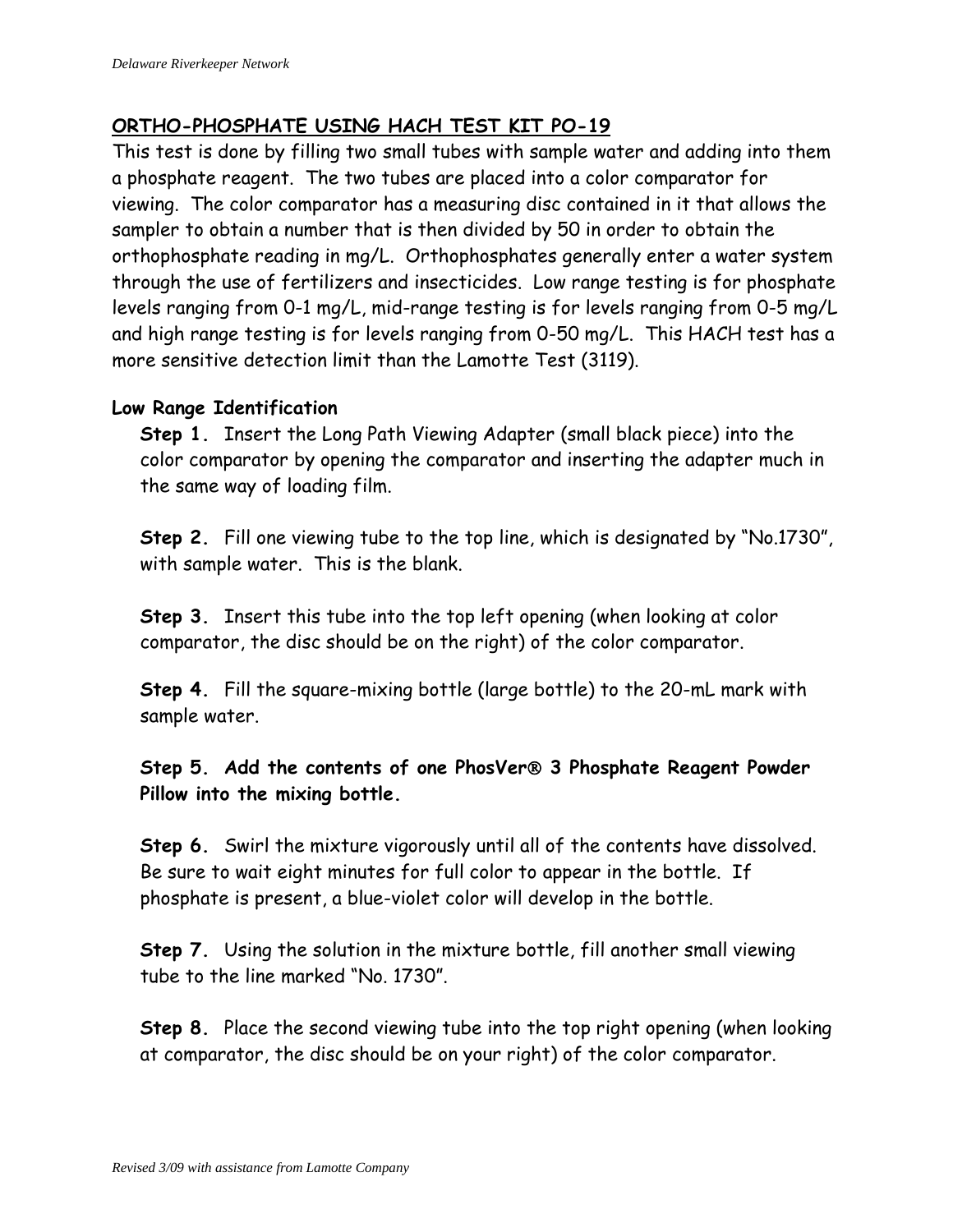**Step 9.** View the color of the samples by holding the color comparator towards a light source and looking through the openings in the front of the comparator. Be careful not to spill the samples.

**Step 10.** While looking into the openings in the front of the comparator, rotate the color disc until the color matches between the two openings.

**Step 11.** When the colors in the two openings match, obtain the number from the scale window (directly below the two openings in the front) and divide the number by 50 to obtain the final reading in mg/L phosphate.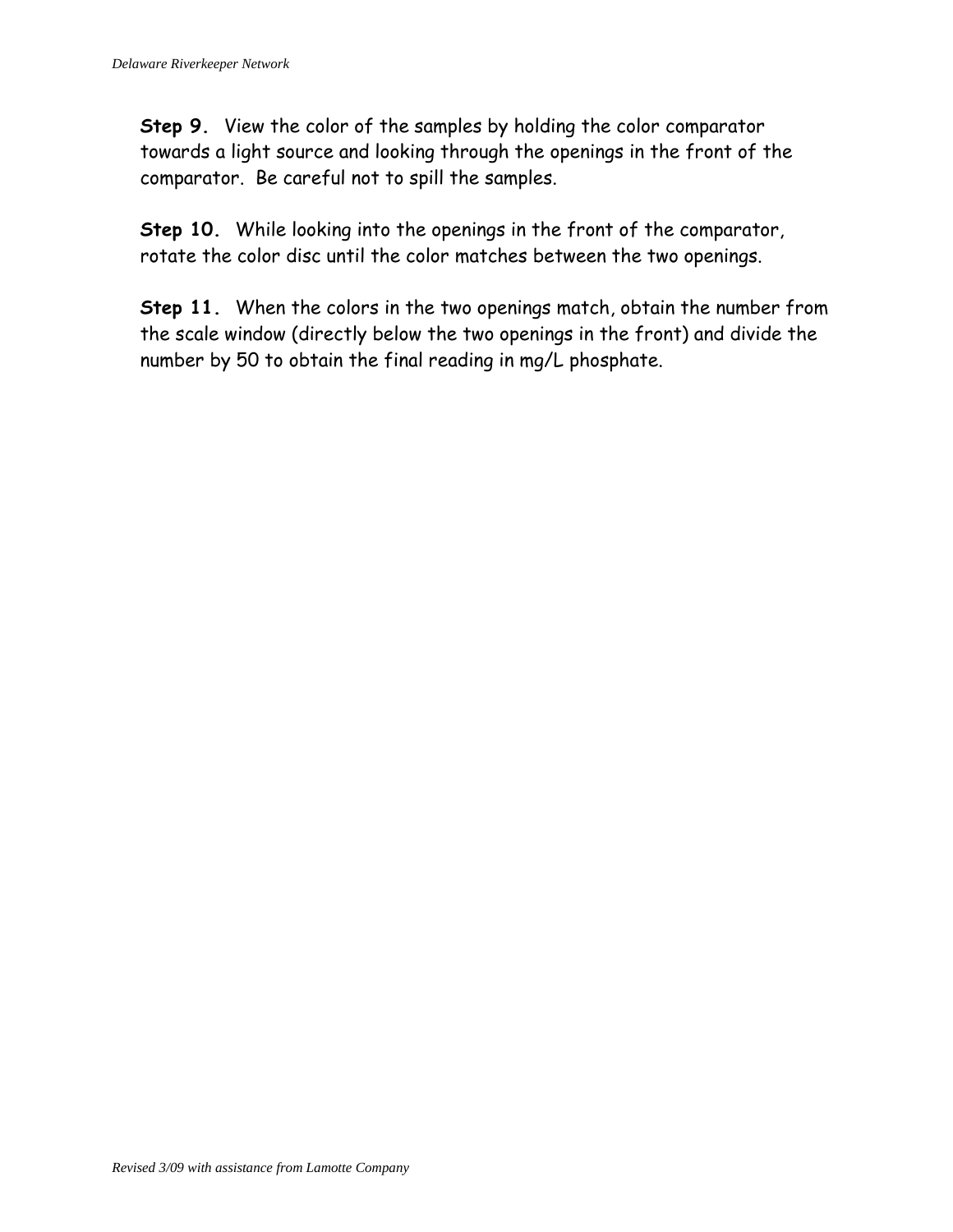#### **TURBIDITY**

This test **(LaMotte Code 7519)** is made by comparing the turbidity of a measured amount of the sample with an identical amount of turbidity-free water containing a measured amount of standardized turbidity reagent. The readings are made by looking down through the column of liquid at a black dot. If turbidity is present, it will interfere with the passage of light through the column of liquid at a black dot. Small amounts of turbidity will cause a "blurring" of the black dot in the bottom of the tube. Large amounts of turbidity may provide sufficient "cloudiness" so that it is not possible to see the black dot when looking down through the column. Any color that may be present in the sample should be disregarded. This determination is concerned only with the haziness or cloudy nature of the sample.

- **Step 1.** Fill one Turbidity Column (0835) to the 50 mL line with sample water. If the black dot on the bottom of the tube is not visible when looking down through the column of liquid, pour out a sufficient amount of the test sample so that the tube is filled to the 25 mL line.
- **Step 2.** Fill the second Turbidity Column (0835) with an amount of distilled water that is equal to the amount of sample being measured (either 25 or 50 mL). This is the **"clear water" tube** or blank sample.
- **Step 3.** Place the two tubes side by side and note the difference in clarity. If the black dot is equally clear in both tubes, the turbidity is zero. If the black dot in the sample tube is less clear, proceed to Step 4.
- **Step 4.** Shake the Standard Turbidity Reagent (7520) **vigorously**. Add 0.5 mL to the "clear water" tube. Use the stirring rod (1114) to stir contents of both tubes to equally distribute turbid particles. Check for amount of turbidity by looking down through the solution at the black dot. If the turbidity of the sample water is greater than that of the "clear water", continue to add Standard Turbidity Reagent in 0.5 mL increments to the "clear water" tube, mixing after each addition until the turbidity equals that of the sample. Record the total amount of Turbidity Reagent added. **Please note:** When looking at the dot, it may be easier to look at the edges of the dot to determine cloudiness. Also, be sure to disregard any color.
- **Step 5.** Record the number of additions and total reagent amount used on the datasheet. **Please note:** If you add reagent to the "clear water" sample and the sample becomes significantly cloudier than the creek